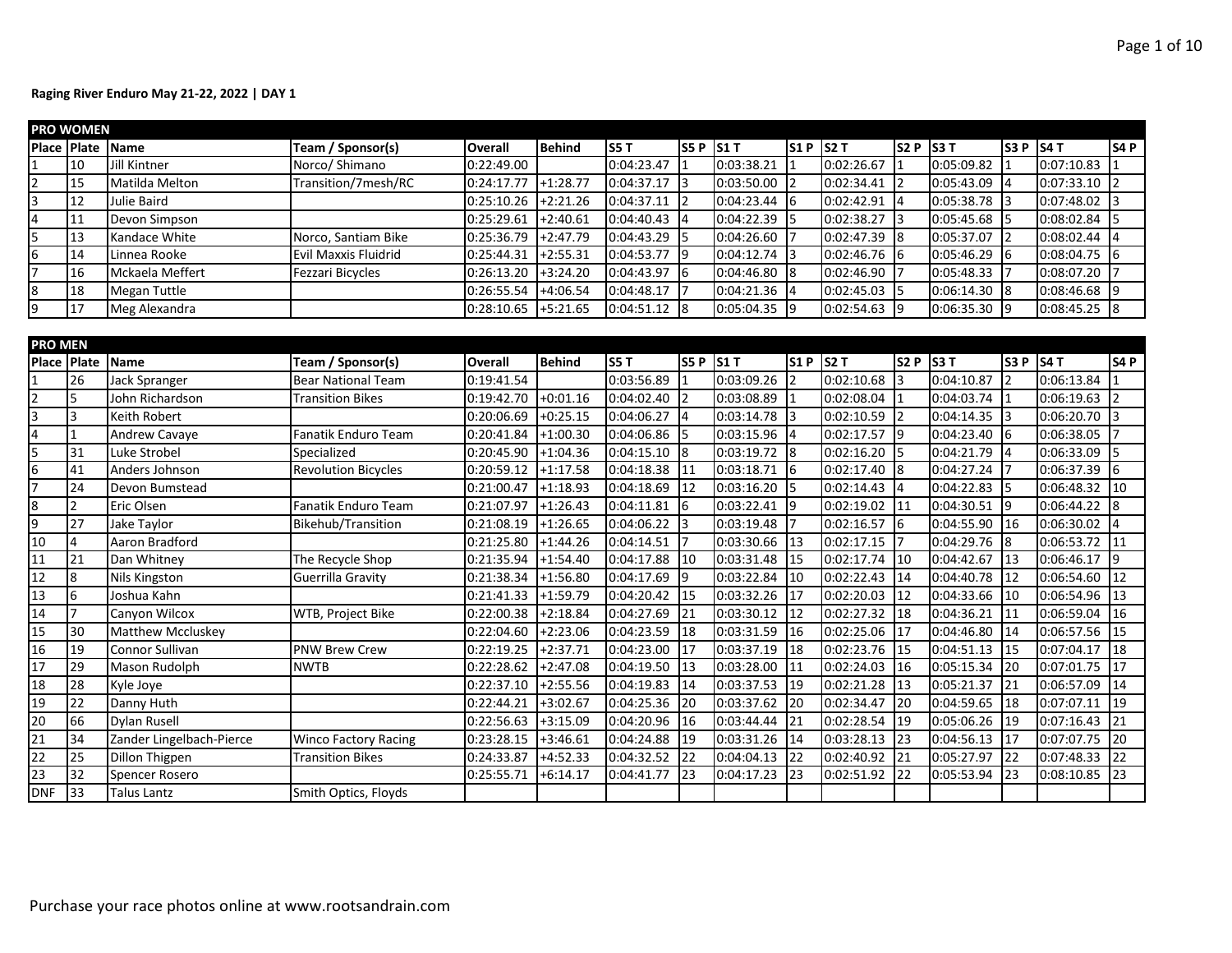|                | <b>HARD TAIL OPEN</b> |                            |                            |                       |               |            |         |            |            |                |                    |                |       |                |       |
|----------------|-----------------------|----------------------------|----------------------------|-----------------------|---------------|------------|---------|------------|------------|----------------|--------------------|----------------|-------|----------------|-------|
|                |                       | <b>IPlace IPlate IName</b> | Team / Sponsor(s)          | <b>Overall</b>        | <b>Behind</b> | <b>S5T</b> | S5P S1T |            | $S1P$ S2 T |                | <b>IS2 P IS3 T</b> |                | IS3 P | IS4 T          | IS4 P |
|                | 150                   | Aaron Pass                 | Hammer + Awl               | 0:24:22.93            |               | 0:04:24.08 |         | 0:03:57.07 |            | 0:02:35.19     |                    | $0:05:46.16$ 1 |       | 0:07:40.43     |       |
| $\overline{2}$ | 155                   | Gabe Taylor                | <b>I</b> MtSiMTB           | $0:25:20.92$ +0:57.99 |               | 0:04:37.19 |         | 0:04:16.97 |            | 0:02:45.32     |                    | $0:06:02.62$ 4 |       | 0:07:38.82     |       |
| 3              | 153                   | Evan Pierce                | Japanese Gulch MTB         | 0:25:33.82            | $+1:10.89$    | 0:04:39.44 |         | 0:04:20.71 |            | 0:02:52.40     | - 14               | $0:05:47.21$ 2 |       | $0:07:54.06$ 3 |       |
| 4              | 54                    | <b>Fred Park</b>           |                            | 0:25:45.05            | $+1:22.12$    | 0:04:40.52 |         | 0:04:20.86 |            | $0:02:47.12$ 3 |                    | $0:05:51.72$ 3 |       | 0:08:04.83     |       |
|                | <b>1</b> 59           | Luis Munoz                 | <b>ITEAM LONG STEEL</b>    | 0:27:06.17            | $+2:43.24$    | 0:04:52.99 |         | 0:04:19.15 |            | 0:02:55.64     |                    | $0:06:29.18$ 6 |       | 0:08:29.21     |       |
| 6              | <b>157</b>            | Leo Labarge                | <b>Citizens of Schralp</b> | 0:27:16.19            | $+2:53.26$    | 0:04:52.26 |         | 0:04:33.18 |            | $0:03:01.58$ 6 |                    | 0:06:14.27     |       | 0:08:34.90     |       |
| <b>DNF</b>     | -161                  | <b>Vincent Argiro</b>      |                            |                       |               |            |         | 0:06:06.20 |            | 0:03:38.29     |                    | 0:15:17.30     |       |                |       |

|    |     | <b>JR EXPERT GIRLS OPEN</b> |                      |                       |               |                |      |                |         |                |                    |                |             |                |       |
|----|-----|-----------------------------|----------------------|-----------------------|---------------|----------------|------|----------------|---------|----------------|--------------------|----------------|-------------|----------------|-------|
|    |     | <b>IPlace Plate Name</b>    | Team / Sponsor(s)    | <b>Overall</b>        | <b>Behind</b> | lS5 T          | S5P  | IS1 T          | S1P S2T |                | <b>IS2 P IS3 T</b> |                | IS3 P IS4 T |                | IS4 P |
|    | 641 | Chloe Bear                  | Sweetlines Jr. Racin | 0:26:46.61            |               | 0:05:00.44     |      | 0:04:32.71     |         | 0:02:59.80     |                    | 0:05:54.31     |             | 0:08:19.35     |       |
| 12 | 644 | <b>Hazel Donnelly</b>       | Cascadia Jr Cycling  | 0:29:28.89            | $+2:42.28$    | 0:04:52.26     |      | 0:04:50.41     |         | $0:03:08.19$ 2 |                    | 0:07:41.03     |             | 0:08:57.00     |       |
| l3 | 642 | <b>Claire Kushnick</b>      | Sweetlines           | 0:30:05.29            | $+3:18.68$    | 0:04:56.81     |      | $0:04:51.86$ 3 |         | $0:03:13.40$ 3 |                    | 0:07:43.43     |             | $0:09:19.79$ 5 |       |
| I4 | 647 | Sophie Lymberis             | LGI Home JR Racing   | 0:30:20.25            | $+3:33.64$    | 0:05:19.19     |      | $0:04:59.45$ 5 |         | 0:03:23.21     |                    | 0:07:26.26     |             | 0:09:12.14     |       |
| l5 | 616 | Sophie Capozzi              | Cog Wild             | 0:30:39.47            | $+3:52.86$    | 0:04:57.72     |      | $0:05:38.88$ 6 |         | 0:03:19.47     |                    | 0:07:43.10     |             | 0:09:00.30     |       |
| I6 | 646 | Paige Bedsaul               | Citizens of Schralp  | 0:30:42.51            | $1+3:55.90$   | 0:05:03.10     |      | 0:04:59.36     |         | $0:03:14.13$ 4 |                    | 0:07:58.24     |             | 0:09:27.68     |       |
|    | 645 | Nola Stryker                | Cog Wild             | 0:32:58.80            | $+6:12.19$    | 0:05:14.51     | - 16 | 0:05:44.83     | 18      | $0:03:21.08$ 6 |                    | 0:08:46.78     |             | 0:09:51.60     |       |
| l8 | 643 | Eva Dicharry                | Cascadia Jr Cycling  | $0:34:19.64$ +7:33.03 |               | $0:05:31.65$ 8 |      | 0:05:43.65     |         | $0:03:29.00$ 8 |                    | $0:09:11.87$ 8 |             | 0:10:23.47     |       |

|                |     | <b>EXPERT WOMEN 19-39</b> |                       |                |            |            |            |            |            |                |            |                |                 |                 |      |
|----------------|-----|---------------------------|-----------------------|----------------|------------|------------|------------|------------|------------|----------------|------------|----------------|-----------------|-----------------|------|
|                |     | Place Plate Name          | Team / Sponsor(s)     | <b>Overall</b> | Behind     | <b>S5T</b> | IS5 PIS1 T |            | $S1P$ S2 T |                | ls2 P      | <b>IS3T</b>    | ls3 P           | <b>IS4T</b>     | S4 P |
|                | 43  | Melsa Smith               |                       | 0:28:00.14     |            | 0:04:53.93 |            | 0:04:24.66 |            | 0:02:51.04     |            | $0:07:23.04$ 2 |                 | 0:08:27.47      |      |
|                | 35  | Adrianne Soike            |                       | 0:30:39.76     | $+2:39.62$ | 0:05:01.03 |            | 0:05:04.01 |            | 0:03:16.09     | - 15       | $0:07:42.48$ 3 |                 | 0:09:36.15      |      |
| $\overline{3}$ | 139 | Josie Lacoe               | Seattle Battle Cattl  | 0:30:48.40     | $+2:48.26$ | 0:05:20.66 |            | 0:05:02.12 |            | $0:03:18.10$ 6 |            | 0:07:19.31     |                 | 0:09:48.21      |      |
| 4              | 44  | Naomi Salgado             |                       | 0:31:07.35     | $+3:07.21$ | 0:05:14.35 |            | 0:05:22.64 |            | $0:03:14.43$ 3 |            | $0:07:47.21$ 4 |                 | 0:09:28.72      |      |
| 5              | 928 | Eva Bilo                  |                       | 0:33:51.18     | +5:51.04   | 0:05:39.84 | 110        | 0:05:39.44 |            | $0:03:35.50$ 9 |            | 0:08:44.62     |                 | 0:10:11.78      |      |
| 6              | 42  | Lindsay Wright            | <b>Team Finger</b>    | 0:34:19.64     | $+6:19.50$ | 0:05:26.27 |            | 0:05:56.96 | 110        | 0:03:37.77     | <b>110</b> | 0:09:28.12     |                 | 0:09:50.52      |      |
|                | 36  | <b>Allie Scrivener</b>    |                       | 0:34:21.71     | $+6:21.57$ | 0:05:13.61 |            | 0:05:55.96 |            | 0:03:32.14     | -18        | $0:09:27.94$ 6 |                 | $0:10:12.06$ 9  |      |
| 8              | 38  | Haley-Jo Engels           |                       | 0:34:57.77     | $+6:57.63$ | 0:05:15.49 |            | 0:05:06.56 |            | $0:03:15.18$ 4 |            | $0:11:38.14$ 9 |                 | 0:09:42.40      |      |
| 9              | 46  | Stephanie Brune           | Floppy Corndog        | 0:35:47.68     | $+7:47.54$ | 0:05:25.59 |            | 0:05:53.67 |            | 0:03:30.17     |            | $0:10:40.75$ 8 |                 | $0:10:17.50$ 10 |      |
| 10             | 137 | Ellen Kilcup              | <b>Floppy Corndog</b> | 0:35:54.06     | $+7:53.92$ | 0:05:21.81 |            | 0:05:11.15 |            | 0:03:03.08     |            | 0:12:35.77     | $\overline{10}$ | 0:09:42.25      |      |

|                    |    | <b>EXPERT WOMEN 40+</b> |                               |               |                 |            |              |                                   |            |            |             |                                   |            |             |       |
|--------------------|----|-------------------------|-------------------------------|---------------|-----------------|------------|--------------|-----------------------------------|------------|------------|-------------|-----------------------------------|------------|-------------|-------|
| <b>Place Plate</b> |    | <b>Name</b>             | Sponsor(s)<br>Team            | <b>Overal</b> | <b>I</b> Behind | IS5 T      | <b>IS5 F</b> | - IS1 <sup>-</sup>                | $SIP$ S2 T |            | <b>IS2P</b> | $\overline{ }$ IS3 $\overline{ }$ | <b>S3P</b> | <b>IS41</b> | IS4 P |
|                    | 48 | Janine Robinson         | Bike & Ski<br><b>IPacific</b> | 0:35:39.06    |                 | 0:05:20.90 |              | 0:05:25.4<br>$\overline{a}$<br>Δ. |            | 0:03:15.55 |             | 0.44.42 C<br>.                    |            | 0:10:23.50  | -11   |

|             |     | <b>JR EXPERT BOYS OPEN</b> |                     |                |                |                 |              |            |    |            |                 |                                  |     |             |       |
|-------------|-----|----------------------------|---------------------|----------------|----------------|-----------------|--------------|------------|----|------------|-----------------|----------------------------------|-----|-------------|-------|
| Place Plate |     | <b>Name</b>                | Sponsor(s)<br>Team  | <b>Overall</b> | <b>IBehind</b> | IS5 T           | SSF<br>D     | - IS1 1    | S1 | IS2 T      | IS <sub>2</sub> | . P  S3 <sup>-</sup>             | S3P | <b>IS47</b> | IS4 P |
|             | 624 | Charl.<br><b>Connel</b>    | Citizens of Schralp | 0:21:19.46     |                | $0:04:20.1^{-}$ | $\mathbf{A}$ | 0:03:24.04 |    | 0:02:21.70 | -               | 0:04:33.<br>$\sqrt{2}$<br>-53.4۳ |     | 0:06:40.06  |       |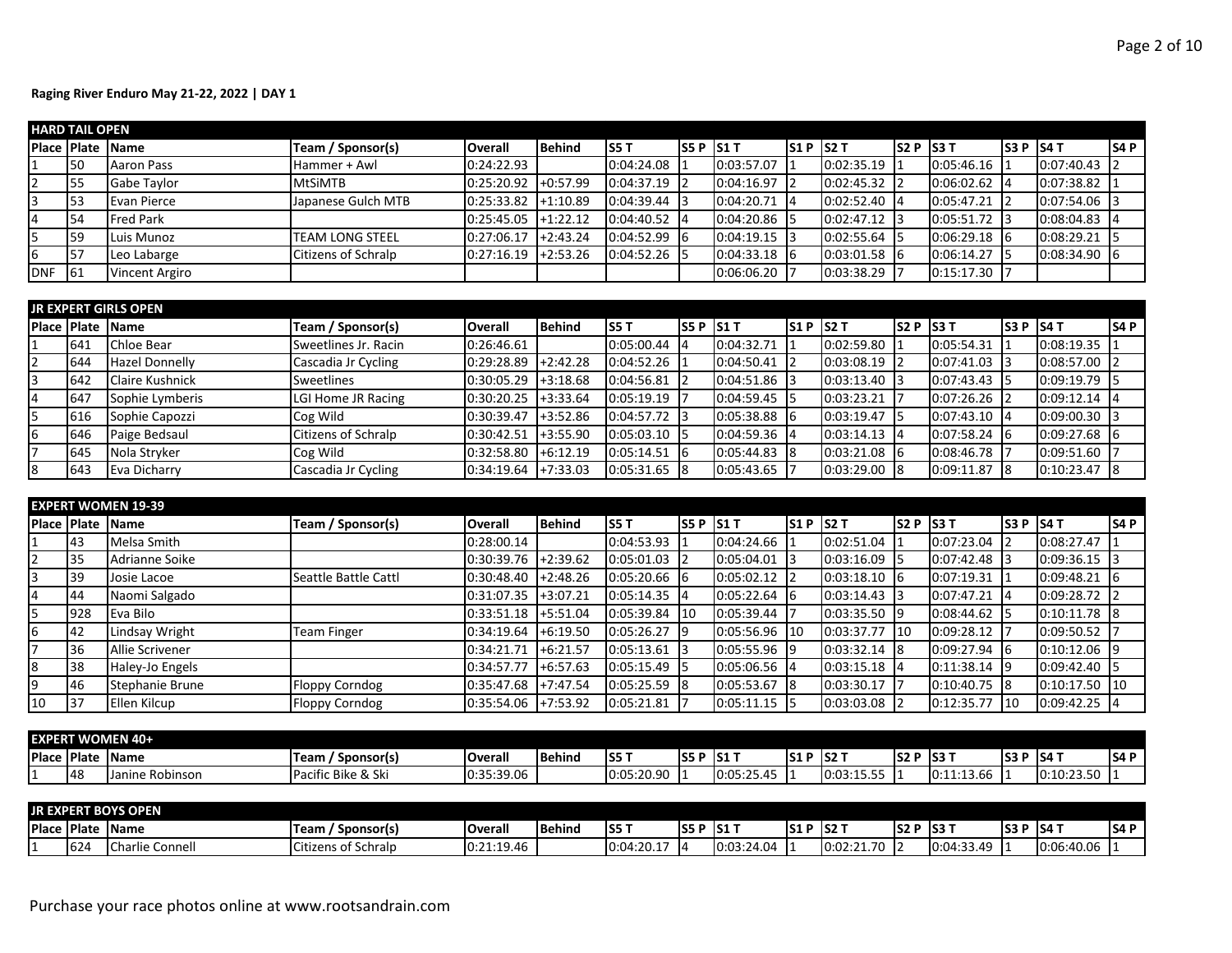| 2                       | 635      | Kevin Jorgensen         |                             | 0:21:39.95     | $+0:20.49$ | $0:04:16.62$ 1                |           | $0:03:29.02$ 3 |                | $0:02:21.28$ 1              |                  | $0:04:43.50$ 3                |                 | 0:06:49.53 3 |                 |
|-------------------------|----------|-------------------------|-----------------------------|----------------|------------|-------------------------------|-----------|----------------|----------------|-----------------------------|------------------|-------------------------------|-----------------|--------------|-----------------|
| $\overline{3}$          | 627      | Grayson Pike            | <b>Galbraith Gravity</b>    | 0:21:57.55     | $+0.38.09$ | 0:04:20.98                    | I6        | 0:03:27.55     | $\overline{2}$ | $0:02:22.94$ 4              |                  | $0:04:46.53$ 6                |                 | 0:06:59.55   | l5              |
| $\overline{\mathbf{4}}$ | 637      | Lucas Frazier           | March NW                    | 0:22:05.46     | $+0:46.00$ | 0:04:20.05                    | l3        | 0:03:50.48     | 11             | 0:02:24.98                  | 15               | 0:04:41.97                    | $\mathsf{I2}$   | 0:06:47.98   |                 |
| 5                       | 629      | Hayden Grubb            | Norco                       | 0:22:11.39     | $+0:51.93$ | 0:04:20.97                    | 15        | 0:03:30.57     |                | 0:02:22.07                  | $\overline{13}$  | 0:04:54.94 9                  |                 | 0:07:02.84   | 6               |
| 6                       | 638      | Sylas Storer            | <b>Team Tacovore</b>        | 0:22:19.70     | $+1:00.24$ | 0:04:22.60                    |           | 0:03:37.61     |                | 0:02:26.61                  |                  | 0:04:47.39                    |                 | 0:07:05.49   |                 |
| 7                       | 628      | Hayden Damon            | <b>GGR/March Northwest</b>  | 0:22:20.02     | $+1:00.56$ | 0:04:18.14                    |           | 0:03:31.78     | 5              | 0:02:25.55                  | -16              | 0:04:45.25                    | 15              | 0:07:19.30   | 10              |
| 8                       | 620      | <b>Adam Roelofs</b>     | NWT3K/MNW                   | 0:22:40.71     | $+1:21.25$ | 0:04:26.12                    | l9        | 0:03:52.58     | 12             | 0:02:29.68                  | <b>19</b>        | 0:04:44.75                    |                 | 0:07:07.58   | l8              |
| 9                       | 634      | Kalden Charrette        |                             | 0:22:52.49     | $+1:33.03$ | 0:04:31.02                    | 13        | 0:03:43.47     | l8             | 0:02:29.23                  | $\overline{8}$   | 0:04:54.65                    | $\overline{8}$  | 0:07:14.12   | l9              |
| 10                      | 619      | Aaron Bailey            | Marys bicycle club          | 0:23:07.94     | $+1:48.48$ | 0:04:23.41                    | l8        | 0:03:32.21     | 6              | 0:02:34.90                  | 13               | 0:05:39.73                    | 115             | 0:06:57.69   | $\overline{4}$  |
| 11                      | 623      | Cason Lam               |                             | 0:23:16.63     | $+1:57.17$ | 0:04:33.64                    | 14        | 0:03:49.52     | 10             | 0:02:30.09                  | $ 10\rangle$     | $0:05:02.18$ 10               |                 | 0:07:21.20   | 11              |
| N/C                     | 978      | Christian Sander 2      | <b>Shred Sports Outlet</b>  | 0:23:29.00     |            | 0:04:33.61                    |           | 0:03:49.15     |                | 0:02:30.76                  |                  | 0:05:19.63                    |                 | 0:07:15.85   |                 |
| 12                      | 640      | <b>Wyatt Parker</b>     |                             | 0:23:35.89     | $+2:16.43$ | 0:04:30.47                    | 11        | 0:03:46.32     | 19             | 0:02:30.82                  | 11               | 0:05:06.73                    | 111             | 0:07:41.55   | 14              |
| 13                      | 639      | Win Jones               | 100percent                  | 0:24:03.94     | $+2:44.48$ | 0:04:29.34                    | 10        | 0:04:09.21     | 15             | 0:02:33.24                  | 12               | 0:05:26.90                    | $\vert$ 13      | 0:07:25.25   | 12              |
| 14                      | 622      | Aidan Neufeld           | Mtsi Mtb, 100%              | 0:24:09.09     | $+2:49.63$ | 0:04:30.62                    | 112       | 0:03:53.97     | 13             | $0:02:38.16$ 15             |                  | 0:05:22.30                    | 12 <sup>2</sup> | 0:07:44.04   | 15              |
| 15                      | 632      | Joe Spranger            |                             | 0:24:16.11     | $+2:56.65$ | 0:04:34.63                    | 15        | 0:03:59.22     | 14             | 0:02:37.66 14               |                  | 0:05:32.67                    | 14              | 0:07:31.93   | 13              |
| 16                      | 626      | Dylan Hampden           | Tamarack racing             | 0:26:18.78     | $+4:59.32$ | 0:04:46.09                    | 116       | 0:04:14.95     | 16             | 0:02:51.55                  | 16               | 0:06:06.87                    | 116             | 0:08:19.32   | 16              |
| 17                      | 633      | Kaden Martinsen         |                             | 0:28:20.27     | $+7:00.81$ | 0:04:55.30                    | 17        | 0:04:31.35     | 17             | 0:02:57.45                  | 17               | 0:07:05.54                    | 117             | 0:08:50.63   | 17              |
|                         |          |                         |                             |                |            |                               |           |                |                |                             |                  |                               |                 |              |                 |
|                         |          | <b>EXPERT MEN 19-29</b> |                             |                |            |                               |           |                |                |                             |                  |                               |                 |              |                 |
|                         |          | Place Plate Name        | Team / Sponsor(s)           | <b>Overall</b> | Behind     | S5 T                          | S5 P S1 T |                | S1 P S2 T      |                             | S <sub>2</sub> P | $ $ S3 T                      | S3 P   S4 T     |              | S4 <sub>P</sub> |
|                         |          |                         |                             |                |            |                               |           |                |                |                             |                  |                               |                 |              |                 |
|                         | 89       | <b>Taylor Arave</b>     | <b>Boise Gear Collectiv</b> | 0:21:41.40     |            | 0:04:17.35                    |           | 0:03:28.71     | $\mathbf{1}$   | 0:02:23.42                  |                  | 0:04:41.16                    |                 | 0:06:50.76   |                 |
| $\overline{2}$          | 72       | Finn Meyer              | Rapha                       | 0:22:34.00     | $+0:52.60$ | 0:04:24.69                    |           | 0:03:39.95     | $\overline{2}$ | 0:02:29.80                  | $\overline{14}$  | 0:04:51.51                    | $\vert$ 2       | 0:07:08.05   |                 |
| 3                       | 75       | Jack Studer             |                             | 0:23:15.07     | $+1:33.67$ | 0:04:16.13                    | 11        | 0:03:55.70     | 5              | 0:02:28.19                  | $\overline{13}$  | 0:05:16.01                    | <b>1</b> 6      | 0:07:19.04   | 14              |
| $\overline{\mathbf{4}}$ | 67       | Chayse Ferencik         | PRESAM/KP Pirates           | 0:23:19.78     | $+1:38.38$ | 0:04:32.83                    | 16        | 0:03:50.46     | $\overline{4}$ | 0:02:27.46                  | 12               | 0:05:10.83                    | I <sub>4</sub>  | 0:07:18.20   | 3               |
| 5                       | 23       | Dayne Hall              |                             | 0:23:28.58     | $+1:47.18$ | 0:04:25.12                    | l4        | 0:03:56.59     | 6              | $0:02:35.12$ 6              |                  | 0:05:11.21                    | 15              | 0:07:20.54   |                 |
| 6                       | 69       | <b>Emmett Jones</b>     | Cascade Bikes               | 0:24:27.28     | $+2:45.88$ | 0:04:40.00                    | 11        | 0:04:13.90     | 10             | 0:02:33.29                  | 15               | 0:05:22.60                    |                 | 0:07:37.49   | 6               |
| 7                       | 63       | Alan Quintero           |                             | 0:24:35.53     | $+2:54.13$ | 0:04:32.32                    | 5         | 0:04:11.28     | 8              | 0:02:43.36                  | 12               | 0:05:09.37                    | 13              | 0:07:59.20   | 11              |
| 8                       | 79       | Luke Hensley            | Western Colorado U          | 0:25:20.37     | $+3:38.97$ | 0:04:46.01                    | 16        | 0:04:35.47     | 20             | 0:02:39.88                  |                  | $0:05:38.23$ 8                |                 | 0:07:40.78   |                 |
| $\overline{9}$          | 73       | Garrett Rouser          |                             | 0:25:40.10     | $+3:58.70$ | 0:04:47.07                    | 18        | 0:04:09.91     | 7              | 0:02:43.17 11               |                  | 0:05:48.33                    | $\mathbf{I}$ 10 | 0:08:11.62   | 14              |
| 10                      | 77       | Kael Galovich           |                             | 0:25:46.37     | $+4:04.97$ | 0:04:37.23                    |           | 0:04:12.26     | 9              | 0:02:48.34                  | 116              | 0:06:10.89                    | I16             | 0:07:57.65   | 10              |
| 11                      | 70       | Erik Zoba               | Woodinville Bicycle         | 0:26:00.85     | $+4:19.45$ | 0:04:44.82                    | 15        | 0:04:14.01     | 11             | 0:02:43.06                  | 10               | 0:06:23.08                    | 20              | 0:07:55.88   | q               |
| 12                      | 74       | <b>Harrison Winkel</b>  |                             | 0:26:05.87     | $+4:24.47$ | 0:04:37.37                    | l8        | 0:04:27.99     | 17             | 0:03:08.93                  | 126              | 0:05:59.55                    | 14              | 0:07:52.03   | $\sqrt{8}$      |
| 13                      | 81       | Michael Iddings         | Center Cycle                | 0:26:07.63     | $+4:26.23$ | 0:04:40.35                    | 12        | 0:04:35.68     | 21             | 0:02:39.77                  | 17               | 0:05:39.51                    | l9              | 0:08:32.32   | 22              |
| 14                      | 84       | Paul Wickberg           | Dirt Church Racing          | 0:26:08.97     | $+4:27.57$ | 0:04:47.84                    | I20       | 0:04:16.78     | 14             | 0:02:48.46                  | 117              | 0:05:51.89                    | $\mathbf{I}$    | 0:08:24.00   | 17              |
| 15                      | 80       | Matthew Sanchez         |                             | 0:26:09.26     | $+4:27.86$ | 0:04:40.92                    | 13        | 0:04:21.49     | 15             | 0:02:42.59 9                |                  | 0:06:12.25 17                 |                 | 0:08:12.01   | 15              |
| 16                      | 85       | Roman Postforoosh       |                             | 0:26:13.19     | $+4:31.79$ | 0:04:38.11                    | l9        | 0:04:50.98     | 23             | 0:02:47.34                  | 15               | 0:05:55.78                    | $\vert$ 13      | 0:08:00.98   | 12              |
| 17                      | 90       | Wyatt Hall              |                             | 0:26:43.55     | $+5:02.15$ | 0:04:42.20                    | 14        | 0:04:14.51     | 12             | 0:02:47.12                  | 14               | 0:06:52.23                    | 21              | 0:08:07.49   | 13              |
| 18                      | 86       | Samuel Godon            |                             | 0:26:45.18     | $+5:03.78$ | 0:04:48.73                    | 22        | 0:04:23.83     | 16             | 0:02:56.52                  | 22               | 0:06:01.25                    | $\vert$ 15      | 0:08:34.85   | 23              |
| 19                      | 91       | Zachary Shockley        |                             | 0:26:52.89     | $+5:11.49$ | 0:04:48.64                    | 21        | 0:04:14.60     | 13             | 0:03:02.44                  | 125              | 0:06:20.92                    | $\vert$ 19      | 0:08:26.29   | 18              |
| 20<br>21                | 64<br>62 | <b>Avery Harkins</b>    |                             | 0:27:15.10     | $+5:33.70$ | 0:04:47.29<br>$0:04:50.60$ 24 | 19        | 0:04:31.76     | 18             | 0:03:00.17<br>0:02:50.97 19 | 23               | 0:06:16.23<br>$0:07:05.13$ 22 | 128             | 0:08:39.65   | 24              |

Purchase your race photos online at www.rootsandrain.com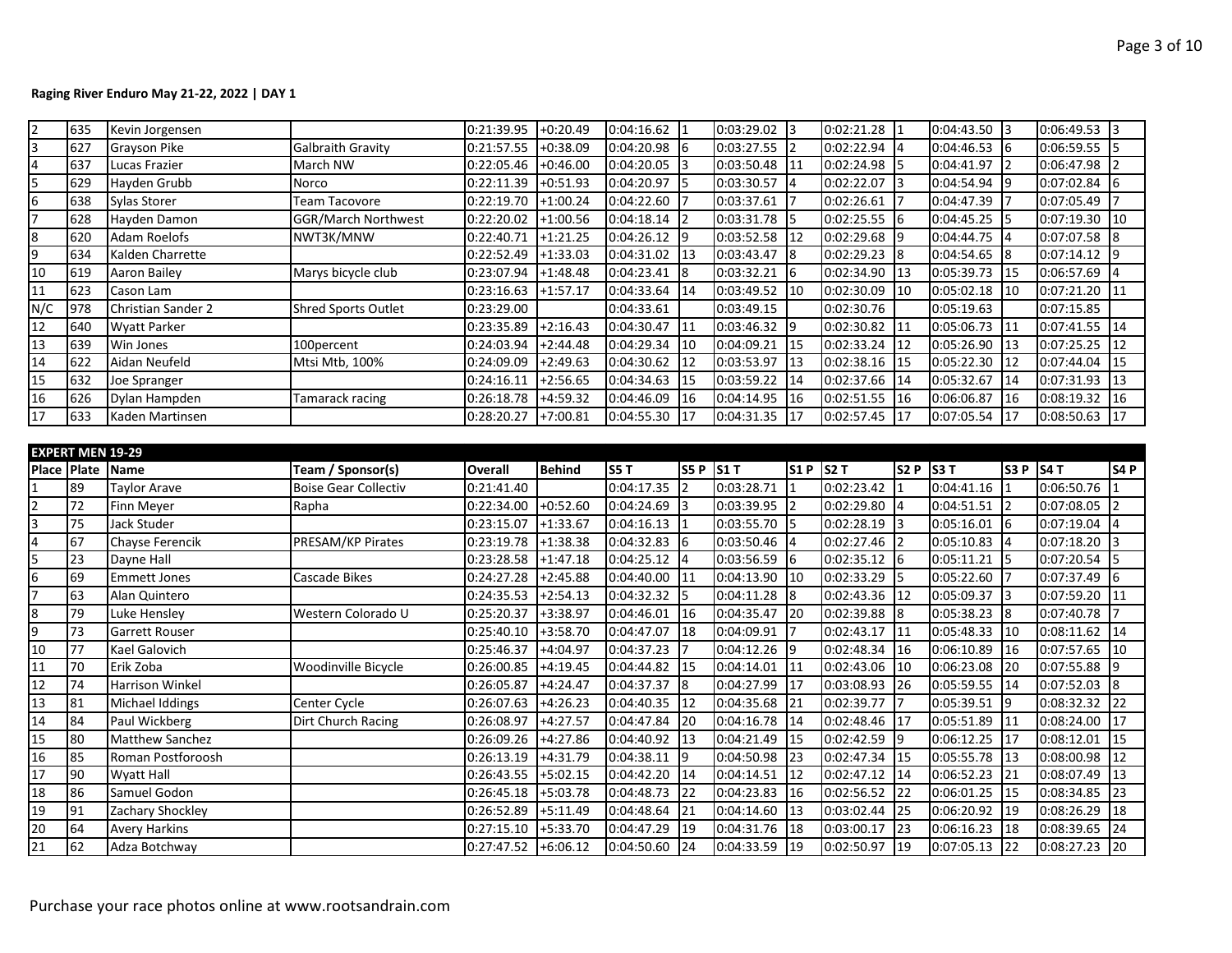| 22                      | 82                      | Nicolai Roland-Chicvara |                             | 0:28:05.10              | $+6:23.70$ | 0:04:47.04      | 17             | 0:06:15.14 | 127            | $0:02:46.43$ 13 |                                   | $0:05:53.91$ 12 |                            | 0:08:22.58 | 16             |
|-------------------------|-------------------------|-------------------------|-----------------------------|-------------------------|------------|-----------------|----------------|------------|----------------|-----------------|-----------------------------------|-----------------|----------------------------|------------|----------------|
| $\overline{23}$         | 71                      | Euan Mcelwaine          | <b>Tabernac Factory</b>     | 0:28:12.23              | $+6:30.83$ | 0:04:50.06      | 23             | 0:04:40.24 | 22             | 0:02:55.85      | $\overline{21}$                   | 0:07:19.75      | $\vert$ 23                 | 0:08:26.33 | 19             |
| $\overline{24}$         | 87                      | Sean Anderson           |                             | 0:30:52.49              | $+9:11.09$ | 0:04:38.56      | 10             | 0:04:59.92 | 25             | 0:03:00.91      | 24                                | 0:09:06.37      | 24                         | 0:09:06.73 | 25             |
| <b>DNF</b>              | 78                      | Kevin Fitzgerald        |                             |                         |            | 0:04:58.43      | 25             | 0:04:54.80 | 24             | 0:02:50.17      | 18                                |                 |                            | 0:08:27.64 | 21             |
| <b>DNF</b>              | 68                      | Conner Scott            |                             |                         |            |                 |                | 0:03:49.17 | 3              | 0:02:54.55      | 20                                |                 |                            |            |                |
| <b>DNF</b>              | 76                      | Jake Green              | Rapha Seattle               |                         |            |                 |                | 0:05:02.62 | 26             |                 |                                   |                 |                            |            |                |
|                         |                         |                         |                             |                         |            |                 |                |            |                |                 |                                   |                 |                            |            |                |
|                         | <b>EXPERT MEN 30-39</b> |                         |                             |                         |            |                 |                |            |                |                 |                                   |                 |                            |            |                |
| Place                   | Plate Name              |                         | Team / Sponsor(s)           | <b>Overall</b>          | Behind     | <b>S5 T</b>     | S5 P S1 T      |            | S1 P S2 T      |                 | S2P                               | S3T             | S3 P   S4 T                |            | <b>S4 P</b>    |
|                         | 118                     | <b>Kyle Hanley</b>      |                             | 0:22:09.22              |            | 0:04:19.86      |                | 0:03:33.39 |                | 0:02:21.35      |                                   | 0:04:56.06      |                            | 0:06:58.56 |                |
| $\overline{2}$          | 128                     | Shaun Webby             | Cda Bike Co.                | 0:22:24.01              | $+0:14.79$ | 0:04:15.48      |                | 0:03:37.96 | $\overline{2}$ | 0:02:27.57      | $\vert$ 2                         | 0:04:58.16      |                            | 0:07:04.84 |                |
| 3                       | 102                     | Clark Nielsen           |                             | 0:22:40.58              | $+0:31.36$ | 0:04:20.33      | I5.            | 0:03:38.47 | 3              | 0:02:30.16      | 15                                | $0:05:08.17$ 5  |                            | 0:07:03.45 |                |
| $\overline{\mathbf{4}}$ | 105                     | <b>Daniel Stein</b>     | Ashland Cycle               | 0:22:58.56              | $+0:49.34$ | 0:04:18.92      |                | 0:04:00.07 | 6              | 0:02:28.74      | 13                                | 0:05:01.10      | 13                         | 0:07:09.73 | $\overline{4}$ |
| 5                       | 850                     | Mykenna Ikehara         |                             | 0:23:06.56              | $+0:57.34$ | 0:04:25.04      |                | 0:03:53.68 | 4              | 0:02:29.06      | $\overline{a}$                    | 0:05:03.62      | 14                         | 0:07:15.16 | 6              |
| 6                       | 126                     | Sam Owens               | Soft Like Kitten            | 0:23:47.10              | $+1:37.88$ | 0:04:20.15      | $\overline{4}$ | 0:04:01.66 | 8              | 0:02:35.60      | 11                                | 0:05:31.28      | 110                        | 0:07:18.41 |                |
| $\overline{7}$          | 110                     | <b>Eric Rampp</b>       |                             | 0:23:53.44              | $+1:44.22$ | 0:04:20.88      | 6              | 0:04:17.97 | 25             | 0:02:40.06      | 15                                | 0:05:21.70      |                            | 0:07:12.83 |                |
| 8                       | 129                     | <b>Todd Kilcup</b>      |                             | 0:24:04.15              | $+1:54.93$ | 0:04:35.80      | 15             | 0:04:11.61 | 17             | 0:02:35.72      | 12                                | $0:05:19.04$ 6  |                            | 0:07:21.98 | 8              |
| 9                       | 103                     | Dan Sweet               |                             | 0:24:16.33              | $+2:07.11$ | 0:04:31.59      | 12             | 0:03:57.34 | 5              | 0:02:34.40      | 17                                | 0:05:33.90      | 111                        | 0:07:39.10 | 11             |
| 10                      | 106                     | Derek Soike             |                             | $0:24:16.\overline{58}$ | $+2:07.36$ | 0:04:28.24      | 8              | 0:04:01.84 | 10             | 0:02:41.69      | 20                                | 0:05:21.92      | l8                         | 0:07:42.89 | 14             |
| 11                      | 107                     | Dylan Bonsell           |                             | 0:24:23.08              | $+2:13.86$ | 0:04:32.05      | 13             | 0:04:14.65 | 21             | 0:02:35.30      | $ 10\rangle$                      | 0:05:26.84      | <b>1</b> 9                 | 0:07:34.24 | 9              |
| 12                      | 100                     | Christian Alarcon       |                             | 0:24:36.33              | $+2:27.11$ | 0:04:35.03      | 14             | 0:04:05.48 | 13             | 0:02:41.21      | 119                               | 0:05:34.19      | 12                         | 0:07:40.42 | 12             |
| 13                      | 121                     | Nicholas Boroughs       | Soft Like Kitten            | 0:24:37.43              | $+2:28.21$ | 0:04:38.75      | 20             | 0:04:01.69 | 9              | 0:02:37.19      | 13                                | 0:05:35.09      | 13                         | 0:07:44.71 | 15             |
| 14                      | 99                      | Chris Piasecki          |                             | 0:24:45.95              | $+2:36.73$ | 0:04:38.36      | 18             | 0:04:01.52 | $\overline{7}$ | 0:02:32.92      | <b>1</b> 6                        | 0:05:51.92      | I19                        | 0:07:41.23 | 13             |
| 15                      | 108                     | Eli Winslow             |                             | 0:24:54.50              | $+2:45.28$ | 0:04:28.75      | $\overline{9}$ | 0:04:13.04 | 20             | 0:02:35.11      | $\vert$ 9                         | 0:05:51.05      | I17                        | 0:07:46.55 | 16             |
| 16                      | 114                     | Jordan Carey            |                             | 0:24:54.93              | $+2:45.71$ | 0:04:37.38      | 17             | 0:04:11.03 | 15             | 0:02:42.42      | 22                                | 0:05:35.43      | 14                         | 0:07:48.67 | 18             |
| 17                      | 117                     | Kevin Weisenbloom       |                             | 0:24:59.79              | $+2:50.57$ | 0:04:29.73      | 11             | 0:04:11.24 | 16             | 0:02:39.93      | 14                                | 0:06:03.87      | 24                         | 0:07:35.02 | 10             |
| 18                      | 101                     | Christopher San Agustin |                             | 0:25:01.54              | $+2:52.32$ | 0:04:29.29      | 10             | 0:04:16.14 | 22             | 0:02:40.26      | 117                               | 0:05:47.39      | I15                        | 0:07:48.46 | 17             |
| 19                      | 132                     | <b>Will Mccarty</b>     |                             | 0:25:16.59              | $+3:07.37$ | 0:04:38.61      | 19             | 0:04:04.55 | 12             | 0:02:41.02      | 128                               | 0:05:49.27      | <sup>16</sup>              | 0:08:03.14 | 23             |
| 20                      | 113                     | <b>Gregory Coulter</b>  |                             | 0:25:29.63              | $+3:20.41$ | 0:04:44.53      | 27             | 0:04:11.77 | 18             | 0:02:41.92      | 121                               | 0:05:51.23      | 18                         | 0:08:00.18 | 22             |
| 21                      | 116                     | Joseph Mullan           | Part Time Party!            | 0:25:33.60              | $+3:24.38$ | 0:04:36.35      | 16             | 0:04:03.44 | 11             | 0:02:45.37      | 24                                | 0:06:15.61      | 25                         | 0:07:52.83 | 19             |
| $\overline{22}$         | 97                      | <b>Ben Laack</b>        |                             | 0:25:44.93              | $+3:35.71$ | 0:04:43.17      | 25             | 0:04:22.92 | 27             | 0:02:40.12      | 16                                | 0:05:54.32 20   |                            | 0:08:04.40 | 24             |
| $\overline{23}$         | 94                      | Alex Davella            |                             | 0:25:48.04              | $+3:38.82$ | 0:04:41.79      | 23             | 0:04:23.66 | 28             | 0:02:48.06      | 25                                | 0:05:57.14      | 22                         | 0:07:57.39 | 21             |
| 24                      | 111                     | Fred Herlihy            |                             | 0:25:59.27              | $+3:50.05$ | 0:04:41.70      | 22             | 0:04:17.12 | 24             | 0:02:50.95      | 128                               | 0:06:03.31      | <b>l</b> 23                | 0:08:06.19 | 25             |
| 25                      | 125                     | <b>Phil Patterson</b>   |                             | 0:26:05.94              | $+3:56.72$ | 0:04:54.92      | 32             | 0:04:16.27 | 23             | 0:02:49.10      | 26                                | 0:05:54.88      | 21                         | 0:08:10.77 | 26             |
| 26                      | 839                     | Gary Kawamura           |                             | 0:26:13.06              | $+4:03.84$ | 0:04:44.86      | 28             | 0:04:18.30 | 26             | 0:02:44.60      | 23                                | 0:06:28.96      | 127                        | 0:07:56.34 | 20             |
| $\overline{27}$         | 120                     | Mickey Luckovich        |                             | 0:26:55.46              | $+4:46.24$ | 0:04:45.56      | 29             | 0:04:25.18 | 29             | 0:02:49.60      | 27                                | 0:06:36.51      | 28                         | 0:08:18.61 | 27             |
| 28                      | 96                      | <b>Arthur Giraud</b>    |                             | 0:27:25.41              | $+5:16.19$ | 0:04:46.83      | 130            | 0:04:12.86 | 19             | 0:02:55.56      | 29                                | 0:07:06.26      | 31                         | 0:08:23.90 | 29             |
| 29                      | 95                      | Anthony Albo            | Hell or High Water          | 0:27:34.76              | $+5:25.54$ | 0:04:43.73      | 26             | 0:04:44.93 | 30             | 0:03:12.61      | $\begin{array}{c} 33 \end{array}$ | 0:06:26.42      | 26                         | 0:08:27.07 | 30             |
| 30                      | 119                     | <b>Marty Vanzo</b>      |                             | 0:27:47.47              | $+5:38.25$ | 0:04:39.14      | 21             | 0:04:10.87 | 14             | 0:02:35.09      | $\overline{8}$                    | 0:07:59.79      | $\mathsf{I}$ <sub>33</sub> | 0:08:22.58 | 28             |
| 31                      | 131                     | <b>Trevor Wright</b>    | <b>Mountain View Cycles</b> | 0:28:01.43              | $+5:52.21$ | 0:04:42.55      | 124            | 0:04:48.23 | 32             | 0:03:02.45      | 31                                | 0:06:52.35      | 29                         | 0:08:35.85 | 31             |
| 32                      | 853                     | Owen Doherty            |                             | $0:28:46.53$ +6:37.31   |            | $0:04:52.24$ 31 |                | 0:04:45.33 | 31             | $0:02:56.90$ 30 |                                   | 0:06:57.16 30   |                            | 0:09:14.90 | 32             |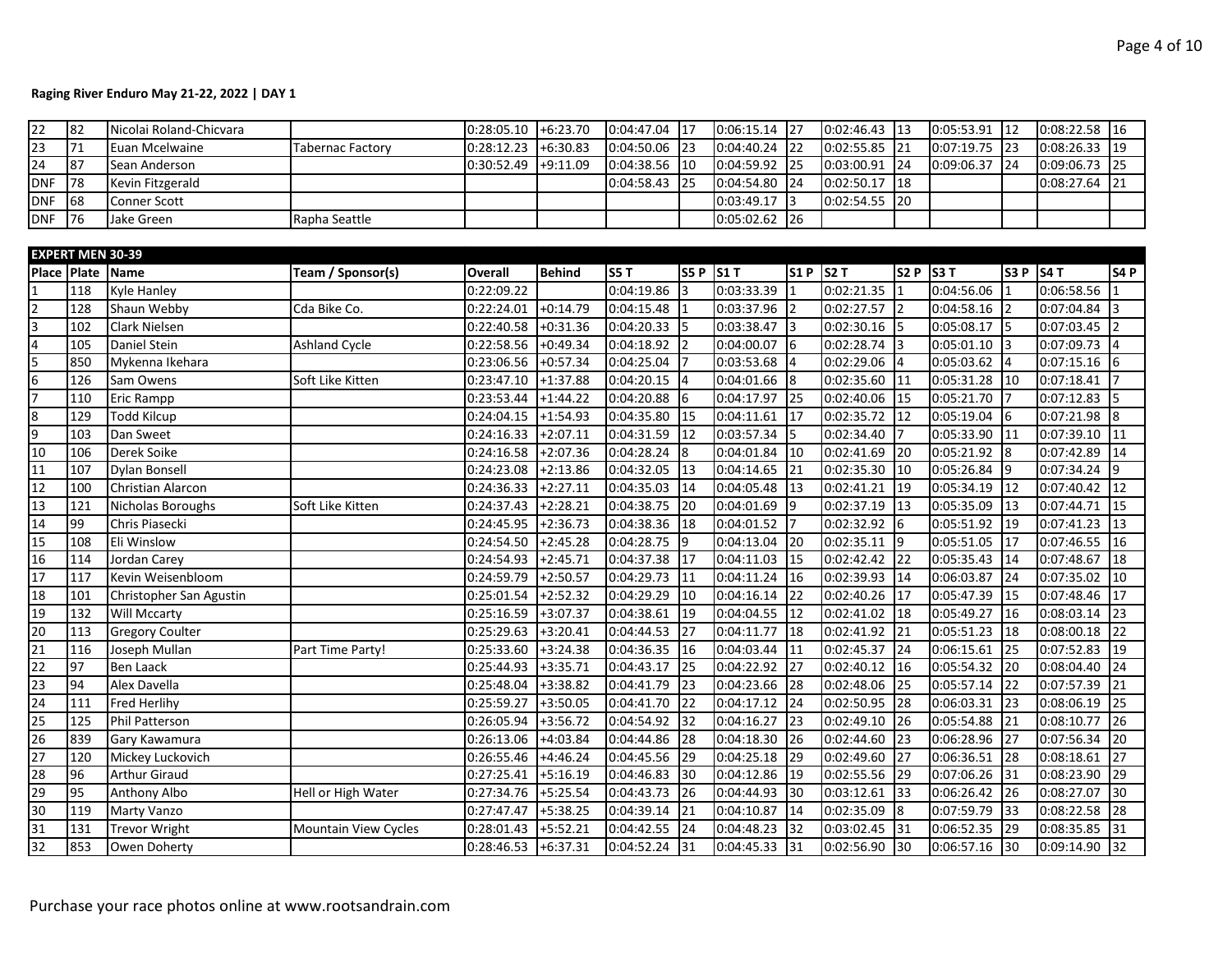| 33  | 122        | Nicholas Brandenburg     | $\vert 0.33.31.56 \vert +11.22.34 \vert$ | ⊦ 10:05:11.42 I33 | $10:04:53.67$ 133 |       | $0:06:26.03$ 35 | 0:07:23.07 32 |       | 0:09:37.37        |  |
|-----|------------|--------------------------|------------------------------------------|-------------------|-------------------|-------|-----------------|---------------|-------|-------------------|--|
| 134 | <b>112</b> | <b>Garrett Critchlow</b> | $\vert 0.33.48.36 \vert +11.39.14 \vert$ | ↓ 0:05:12.78 134  | $0:05:14.75$ 34   |       | $0:03:06.29$ 32 | 0:10:35.51    | - 135 | $10:09:39.03$ 134 |  |
| 35  | 123        | Nicholaus Wright         | $0:36:49.75$ +14:40.53                   | $0:05:13.61$ 35   | 0:06:25.67        | - 135 | $0:03:52.38$ 34 | 0:10:09.94    | -134  | $10:11:08.15$ 135 |  |

| <b>EXPERT MEN 40-49</b> |     |                       |                          |                |             |             |           |            |                 |             |           |                 |       |                 |              |
|-------------------------|-----|-----------------------|--------------------------|----------------|-------------|-------------|-----------|------------|-----------------|-------------|-----------|-----------------|-------|-----------------|--------------|
| Place Plate             |     | <b>Name</b>           | Team / Sponsor(s)        | <b>Overall</b> | Behind      | <b>S5 T</b> | S5 P S1 T |            | S1P             | <b>S2 T</b> | S2 P S3 T |                 | lS3 P | S4T             | S4P          |
|                         | 144 | <b>Greg Parker</b>    | Paul Reubens             | 0:22:34.44     |             | 0:04:15.21  |           | 0:03:48.79 | 14              | 0:02:32.69  | 14        | 0:04:56.98      |       | 0:07:00.77      |              |
| $\overline{2}$          | 146 | Jameson Florence      |                          | 0:23:09.49     | $+0.35.05$  | 0:04:28.18  | 14        | 0:03:46.97 | $\overline{12}$ | 0:02:30.64  | <b>2</b>  | 0:05:01.27      |       | 0:07:22.43      |              |
| 3                       | 133 | Adam Crane            | Soft like kitten         | 0:23:23.84     | $+0.49.40$  | 0:04:34.39  | 111       | 0:03:46.05 |                 | 0:02:34.22  | I5        | $0:05:09.93$ 3  |       | 0:07:19.25      |              |
| $\overline{4}$          | 150 | Jon Holloway          | Team Enduro              | 0:23:50.51     | $+1:16.07$  | 0:04:24.65  |           | 0:03:47.40 |                 | 0:02:27.27  |           | 0:05:14.61      |       | $0:07:56.58$ 9  |              |
| $\overline{5}$          | 142 | <b>Dylan Currie</b>   | Cascade Armory           | 0:24:00.36     | $+1:25.92$  | 0:04:28.65  |           | 0:03:50.04 | 15              | 0:02:36.15  | 16        | $0:05:30.13$ 5  |       | 0:07:35.39      | 4            |
| $\boldsymbol{6}$        | 156 | Matthew Clemeson      |                          | 0:24:26.25     | $+1:51.81$  | 0:04:30.15  |           | 0:04:04.98 |                 | 0:02:38.02  |           | 0:05:32.13      | - 16  | 0:07:40.97      | 5            |
| $\overline{7}$          | 145 | Jake Maedke           | Vicious Cycle            | 0:25:07.14     | +2:32.70    | 0:04:33.95  | 110       | 0:04:17.44 | 12              | 0:02:42.08  | 111       | 0:05:37.31      |       | 0:07:56.36 8    |              |
| $\overline{8}$          | 162 | <b>Tyler Miller</b>   |                          | 0:25:15.40     | +2:40.96    | 0:04:26.43  |           | 0:04:00.28 | 16              | 0:02:31.79  | 13        | $0:05:47.98$ 8  |       | 0:08:28.92      | 16           |
| $\overline{9}$          | 159 | <b>Powell Jones</b>   |                          | 0:25:23.73     | +2:49.29    | 0:04:32.07  | 18        | 0:04:23.25 | 13              | 0:02:40.34  | 18        | 0:05:56.79      |       | 0:07:51.28      |              |
| 10                      | 152 | Lev Stryker           | Cog Wild                 | 0:25:38.85     | $+3:04.41$  | 0:04:29.92  | 16        | 0:04:27.05 | 14              | 0:02:46.28  | 13        | 0:06:05.54      |       | $0:07:50.06$ 6  |              |
| 11                      | 140 | Christopher Schave    |                          | 0:25:47.61     | $+3:13.17$  | 0:04:33.51  | 19        | 0:04:10.86 | 10              | 0:02:43.68  | 12        | 0:06:09.26      | 12    | 0:08:10.30      | 10           |
| 12                      | 153 | Mark Roughgarden      |                          | 0:25:47.92     | $+3:13.48$  | 0:04:46.67  | 16        | 0:04:08.73 | 19              | 0:02:40.47  | l9        | 0:06:01.69      | 110   | $0:08:10.36$ 11 |              |
| 13                      | 136 | <b>Bill Warburton</b> | Cascadia JR Cycling      | 0:26:53.50     | $+4:19.06$  | 0:04:50.34  | 17        | 0:04:15.25 | 111             | 0:02:50.57  | 14        | 0:06:36.58      |       | 0:08:20.76      | 14           |
| 14                      | 155 | <b>Mathison Mills</b> |                          | 0:27:20.95     | +4:46.51    | 0:04:45.70  | 14        | 0:04:41.92 | 116             | 0:02:58.74  | 117       | 0:06:19.68      | 113   | 0:08:34.91      | 17           |
| 15                      | 158 | Paul Lymberis         | LGI Homes                | 0:27:27.82     | $+4:53.38$  | 0:04:43.15  | 13        | 0:04:05.85 | $\sqrt{8}$      | 0:02:41.34  | 10        | 0:07:41.75      | 18    | 0:08:15.73      | 13           |
| 16                      | 135 | <b>Austin Treloar</b> |                          | 0:27:33.60     | $+4:59.16$  | 0:04:39.28  | 12        | 0:04:28.56 | 15              | 0:03:02.11  | 128       | 0:07:08.56      | 17    | 0:08:15.09      | 12           |
| 17                      | 141 | Cory Ferencik         | <b>PRESAM/KP Pirates</b> | 0:27:48.59     | $+5:14.15$  | 0:04:51.83  | 18        | 0:04:45.71 | 17              | 0:02:54.18  | 15        | 0:06:33.72      | 14    | 0:08:43.15      | 18           |
| 18                      | 149 | John Abeln            |                          | 0:28:00.54     | $+5:26.10$  | 0:04:45.89  | 15        | 0:04:46.08 | <sup>18</sup>   | 0:02:55.16  | 116       | 0:07:06.02      |       | 0:08:27.39      | 15           |
| 19                      | 867 | <b>Brian Wilkin</b>   | Team Hermano             | 0:32:35.18     | $+10:00.74$ | 0:04:53.63  | 119       | 0:05:35.47 | 119             | 0:03:04.09  | 19        | $0:10:14.26$ 19 |       | 0:08:47.73      | $ 19\rangle$ |
|                         |     |                       |                          |                |             |             |           |            |                 |             |           |                 |       |                 |              |
| <b>EXPERT MEN 50+</b>   |     |                       |                          |                |             |             |           |            |                 |             |           |                 |       |                 |              |

|            |     | <b>IPlace IPlate IName</b> | Team / Sponsor(s)            | Overall    | <b>Behind</b> | IS5 1      | <b>IS5 P IS1 1</b> |                  | <b>IS1 P IS2 T</b> |                | <b>IS2 P IS3 T</b> |                  | IS3PIS4 |                 | IS4 P |
|------------|-----|----------------------------|------------------------------|------------|---------------|------------|--------------------|------------------|--------------------|----------------|--------------------|------------------|---------|-----------------|-------|
|            | 167 | <b>Preston Peterson</b>    | <b>I</b> Woodinville Bicycle | 0:24:38.84 |               | 0:04:42.32 |                    | $0:03:54.60$ 1   |                    | 0:02:41.07     |                    | $10:05:33.68$ 11 |         | 0:07:47.17      |       |
|            | 40  | <b>Ted Watson</b>          |                              | 0:27:50.64 | $+3:11.80$    | 0:04:55.32 |                    | $0:05:03.98$ 2   |                    | $0:02:53.39$ 2 |                    | 0:06:06.71       |         | $0:08:51.24$ 2  |       |
|            | 914 | <b>Peter Szenasi</b>       | Team Hermano                 | 0:29:03.95 | $+4:25.11$    | 0:04:56.08 |                    | $10:05:13.36$ 13 |                    | 0:03:00.21     |                    | 0:06:44.54       |         | $10:09:09.76$ 3 |       |
| <b>DNF</b> | 918 | Tony Irusta                |                              |            |               | 0:05:25.54 |                    | $10:05:33.28$ 4  |                    | $0:03:17.45$ 4 |                    | $0:09:17.66$ 4   |         |                 |       |

| <b>OPEN MORE!</b>   |      |              |                         |            |                 |            |       |                  |       |            |            |                    |       |                      |      |
|---------------------|------|--------------|-------------------------|------------|-----------------|------------|-------|------------------|-------|------------|------------|--------------------|-------|----------------------|------|
| <b>IPlace Plate</b> |      | <b>IName</b> | Team<br>' Sponsor(s)    | l Overall  | <b>I</b> Behind | IS5 T      | IS5 P | IS1 T            | IS1 P | IS2 T      | <b>S2P</b> | ⁄ IS3 <sup>→</sup> | IS3 P | IS4 T                | S4 P |
|                     | 1746 | Parley Ford  | <b>Transition Bikes</b> | 0:21:58.05 |                 | 0:04:18.77 | -li   | 3:28.88<br>10:03 |       | 0:02:28.91 |            | 0:04:38.56         |       | 0:07:02.93<br>ככ.שט. |      |

|             | <b>Sport MORE!</b> |              |                      |                                             |                |                                                      |              |        |       |                   |       |              |    |                                  |            |
|-------------|--------------------|--------------|----------------------|---------------------------------------------|----------------|------------------------------------------------------|--------------|--------|-------|-------------------|-------|--------------|----|----------------------------------|------------|
| Place Plate |                    | <b>IName</b> | Sponsor(s)<br>Team . | <b>I</b> Overall                            | <b>IBehind</b> | $\overline{\phantom{1}}$ S5 $\overline{\phantom{1}}$ | IS5          | -IS1 T | IS1 I | $\sim$ IS2 $\sim$ | ls2 P | <b>IS3 T</b> | S3 | $\overline{S1}$                  | <b>S1P</b> |
|             | 984                | Lou Geraghty |                      | $\sim$ $\sim$ $\sim$<br>0.25<br>10.23.17.33 |                | 0:06:08.38                                           | . н.<br>- 14 |        |       | 0:04:42.32        |       |              |    | $\sim$ $\sim$ $\sim$<br>114:26.6 |            |

Purchase your race photos online at www.rootsandrain.com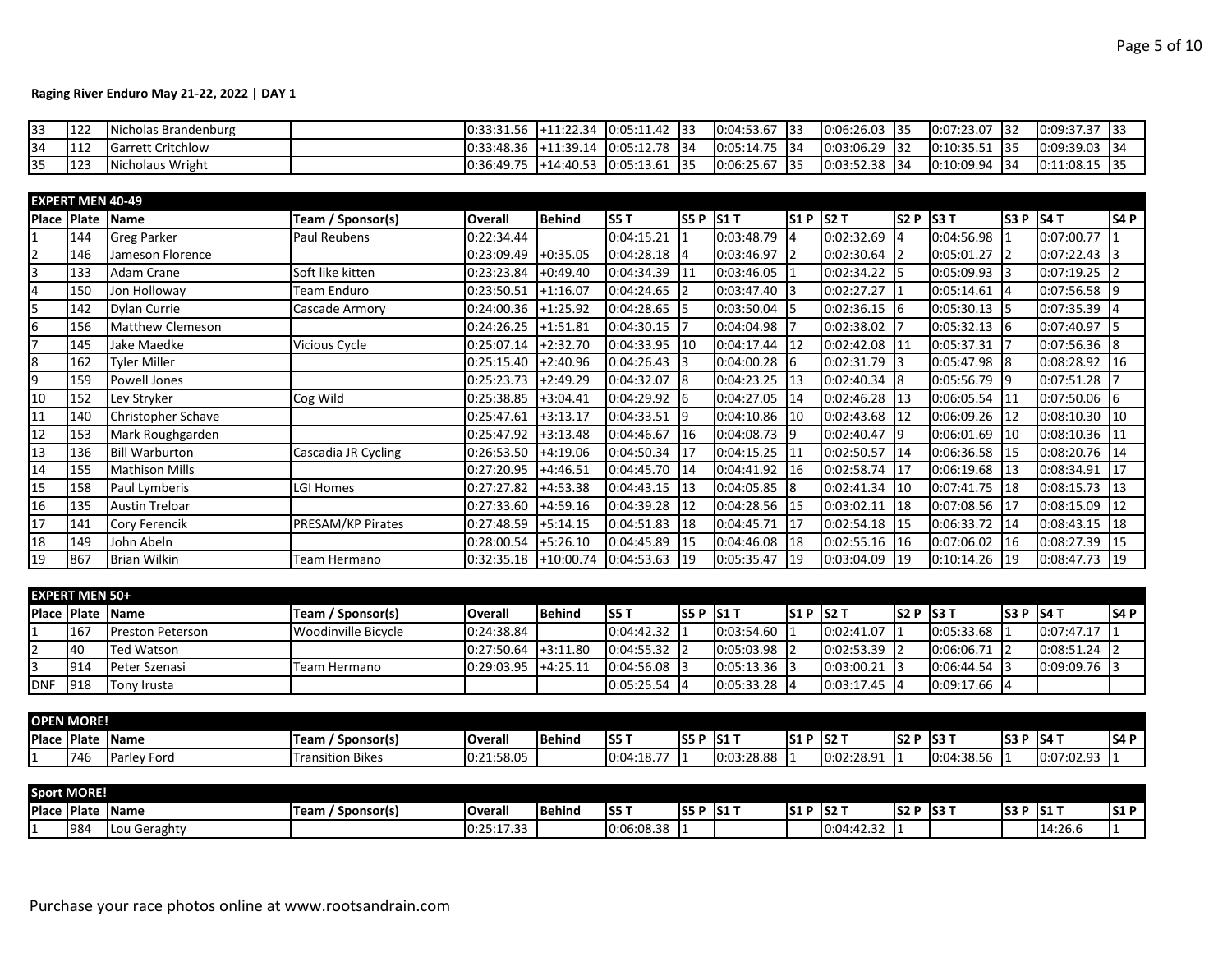|                                                                                     |     | <b>SPORT WOMEN 19-39</b> |                             |                       |               |               |                 |               |            |                 |           |         |                  |
|-------------------------------------------------------------------------------------|-----|--------------------------|-----------------------------|-----------------------|---------------|---------------|-----------------|---------------|------------|-----------------|-----------|---------|------------------|
| Place                                                                               |     | Plate Name               | Team / Sponsor(s)           | <b>Overall</b>        | <b>Behind</b> | S5T           | S5 P S1 T       | $51P$ S2 T    |            | S2 P S3 T       | S3P       | S1T     | <b>S1P</b>       |
| $\overline{1}$                                                                      | 924 | Becca Homen              |                             | 0:17:32.12            |               | 0:05:11.65    |                 |               | 0:03:15.93 | l3              |           | 09:04.5 |                  |
|                                                                                     | 921 | <b>Ally Pickrel</b>      |                             | 0:17:48.75            | $+0:16.63$    | 0:05:13.89    | l6              |               | 0:03:26.29 | 17              |           | 09:08.6 | $\overline{2}$   |
|                                                                                     | 933 | Jaime Schultz            |                             | 0:17:52.06            | $+0:19.94$    | 0:05:02.23    |                 |               | 0:03:15.20 | l2              |           | 09:34.6 | 3                |
|                                                                                     | 926 | <b>Emily Albert</b>      | Em-Duro                     | 0:18:15.42            | $+0:43.30$    | 0:05:09.31    | $\overline{2}$  |               | 0:03:10.74 | I1              |           | 09:55.4 | 5                |
|                                                                                     | 944 | Tanya Zarling            |                             | 0:18:43.20            | $+1:11.08$    | 0:05:22.23    | 10              |               | 0:03:28.43 | 8               |           | 09:52.5 | 4                |
| $\frac{2}{3}$ $\frac{3}{4}$ $\frac{4}{5}$ $\frac{6}{7}$                             | 936 | Katie Pinckard           |                             | 0:18:43.54            | $+1:11.42$    | 0:05:22.98    | 12              |               | 0:03:18.17 | $\vert$ 4       |           | 10:02.4 | $6\phantom{.}6$  |
|                                                                                     | 45  | <b>Rio Smith</b>         |                             | 0:18:50.40            | $+1:18.28$    | 0:05:14.61    |                 |               | 0:03:22.31 | 15              |           | 10:13.5 | $\bf 8$          |
|                                                                                     | 925 | <b>Chrissy Calvert</b>   |                             | 0:18:57.16            | $+1:25.04$    | 0:05:11.04    | ς               |               | 0:03:25.42 | 6               |           | 10:20.7 | 9                |
| $\begin{array}{c c}\n\hline\n8 \\ \hline\n9 \\ \hline\n10\n\end{array}$             | 927 | Erin Kinney              |                             | 0:19:00.44            | $+1:28.32$    | 0:05:19.82    | 9               |               | 0:03:34.56 | 10              |           | 10:06.1 | $\overline{7}$   |
|                                                                                     | 943 | Sarah Vaughn             | <b>Fresh Grease</b>         | 0:19:22.06            | $+1:49.94$    | 0:05:22.94    | 11              |               | 0:03:32.25 | 19              |           | 10:26.9 | 10               |
| $\frac{11}{12}$                                                                     | 939 | Lauren Damon             | <b>GGR/March Northwest</b>  | 0:19:40.32            | $+2:08.20$    | 0:05:13.70    | 5               |               | 0:03:45.27 | $\overline{11}$ |           | 10:41.3 | 11               |
|                                                                                     | 941 | Megan Constable          | <b>DEITY Components</b>     | 0:20:37.34            | $+3:05.22$    | 0:05:55.65    | 16              |               | 0:03:51.19 | 12              |           | 10:50.5 | 12               |
| $\overline{13}$                                                                     | 930 | Harriet Morgan           |                             | 0:21:01.11            | $+3:28.99$    | 0:05:19.38    | 8               |               | 0:03:55.92 | 13              |           | 11:45.8 | $13$             |
| $\frac{14}{15}$                                                                     | 932 | Jade Tabony              |                             | 0:22:04.93            | $+4:32.81$    | 0:05:34.78    | 13              |               | 0:04:01.66 | 14              |           | 12:28.5 | 16               |
|                                                                                     | 923 | <b>Ashley Pimentel</b>   |                             | 0:22:08.76            | $+4:36.64$    | 0:05:57.10    | 18              |               | 0:04:12.11 | 15              |           | 11:59.6 | 14               |
| 16                                                                                  | 920 | Alexandra Hyska          | <b>Breakfast Racing Tea</b> | 0:22:29.34            | $+4:57.22$    | 0:05:36.14    | 14              |               | 0:04:25.93 | $\overline{16}$ |           | 12:27.3 | 15               |
| 17                                                                                  | 983 | Sarah Hager              | <b>Breakfast Racing</b>     | 0:23:25.77            | $+5:53.65$    | 0:05:37.89    | 15              |               | 0:04:49.25 | 20              |           | 12:58.6 | 19               |
| 18                                                                                  | 922 | <b>Ashley Barnett</b>    |                             | 0:23:28.03            | $+5:55.91$    | 0:06:04.34    | 19              |               | 0:04:45.85 | 19              |           | 12:37.8 | 17               |
| $\overline{19}$                                                                     | 938 | <b>Kelsey Parker</b>     |                             | 0:23:59.27            | $+6:27.15$    | 0:06:07.70    | 20              |               | 0:04:28.39 | 17              |           | 13:23.2 | 20               |
| $\begin{array}{r} \n \overline{20} \\  21 \\  22\n \end{array}$                     | 945 | Claire Richardson        | <b>Breakfast Tea Racing</b> | 0:24:09.14            | $+6:37.02$    | 0:05:55.94    | 17              |               | 0:04:32.65 | 18              |           | 13:40.6 | 21               |
|                                                                                     | 976 | Anakarina Lance          |                             | 0:24:09.56            | $+6:37.44$    | 0:06:18.08    | $\overline{21}$ |               | 0:04:57.18 | 21              |           | 12:54.3 | 18               |
|                                                                                     | 942 | Samantha Mcginnis        |                             | 0:26:11.18            | $+8:39.06$    | 0:06:57.40    | 23              |               | 0:05:14.89 | 22              |           | 13:58.9 | $\overline{22}$  |
| $\overline{23}$                                                                     | 937 | <b>Katie Staver</b>      | <b>Breakfast Racing</b>     | 0:27:50.91            | $+10:18.79$   | 0:06:25.00    | $\overline{22}$ |               | 0:06:02.43 | 23              |           | 15:23.5 | 23               |
|                                                                                     |     |                          |                             |                       |               |               |                 |               |            |                 |           |         |                  |
|                                                                                     |     | <b>SPORT WOMEN 40+</b>   |                             |                       |               |               |                 |               |            |                 |           |         |                  |
|                                                                                     |     | Place Plate Name         | Team / Sponsor(s)           | <b>Overall</b>        | <b>Behind</b> | <b>S5T</b>    | S5 P S1 T       | $SI$ P $SI$ T |            | $S2 P$ S3 T     | S3 P S1 T |         | S1P              |
|                                                                                     | 953 | Lya Macaya               |                             | 0:17:14.87            |               | 0:04:58.90    |                 |               | 0:03:05.94 | I1              |           | 09:10.0 |                  |
|                                                                                     | 47  | Amy Josefczyk            | Dyna Racing                 | 0:17:58.91            | $+0:44.04$    | 0:05:07.04    |                 |               | 0:03:13.96 | I2              |           | 09:37.9 | $\overline{2}$   |
|                                                                                     | 960 | Xuan Mai Vo              |                             | 0:18:27.55            | $+1:12.68$    | 0:05:17.49    |                 |               | 0:03:21.73 | $\vert$ 4       |           | 09:48.3 | 3                |
|                                                                                     | 949 | Katie Bergerson          |                             | 0:18:34.76            | $+1:19.89$    | 0:05:11.98    |                 |               | 0:03:29.00 | 6               |           | 09:53.8 | 4                |
|                                                                                     | 955 | Michelle Valko           |                             | 0:18:42.05            | $+1:27.18$    | 0:05:26.90    | 6               |               | 0:03:18.00 | l3              |           | 09:57.2 | 5                |
|                                                                                     | 950 | Kelly Johnson            |                             | 0:18:57.97            | $+1:43.10$    | 0:05:27.17    |                 |               | 0:03:22.62 | I5              |           | 10:08.2 | $\boldsymbol{6}$ |
|                                                                                     | 952 | Lisa Currie              |                             | 0:20:11.02            | $+2:56.15$    | 0:05:24.16    |                 |               | 0:03:32.71 | I7              |           | 11:14.2 | 9                |
| $\frac{1}{2}$ $\frac{2}{3}$ $\frac{4}{5}$ $\frac{5}{6}$ $\frac{7}{7}$ $\frac{8}{9}$ | 957 | Oakley Madan             |                             | 0:20:34.68            | $+3:19.81$    | 0:05:33.10    | 8               |               | 0:03:55.50 | l9              |           | 11:06.1 | $\boldsymbol{8}$ |
|                                                                                     | 947 | <b>Holly Sato</b>        |                             | 0:20:38.42            | $+3:23.55$    | 0:05:47.53    | $\overline{12}$ |               | 0:03:46.24 | l8              |           | 11:04.7 | $\overline{7}$   |
| 10                                                                                  | 946 | Debra Mccracken          | Team McCracken              | 0:21:10.31            | $+3:55.44$    | 0:05:35.23    | 9               |               | 0:03:58.78 | 10              |           | 11:36.3 | 11               |
| $\overline{11}$                                                                     | 954 | Maureen Powell           |                             | 0:21:14.19            | $+3:59.32$    | 0:05:41.65    | 10              |               | 0:03:59.33 | 11              |           | 11:33.2 | 10               |
| $\frac{12}{13}$                                                                     | 959 | Rachel Delateur          |                             | 0:21:41.66            | $+4:26.79$    | 0:05:46.07    | 11              |               | 0:04:00.79 | 12              |           | 11:54.8 | 13               |
|                                                                                     | 948 | Julie Meyers             | Powered By Snacks           | $0:22:11.31$ +4:56.44 |               | 0:06:04.55 15 |                 |               | 0:04:18.91 | 14              |           | 11:47.9 | 12               |

Purchase your race photos online at www.rootsandrain.com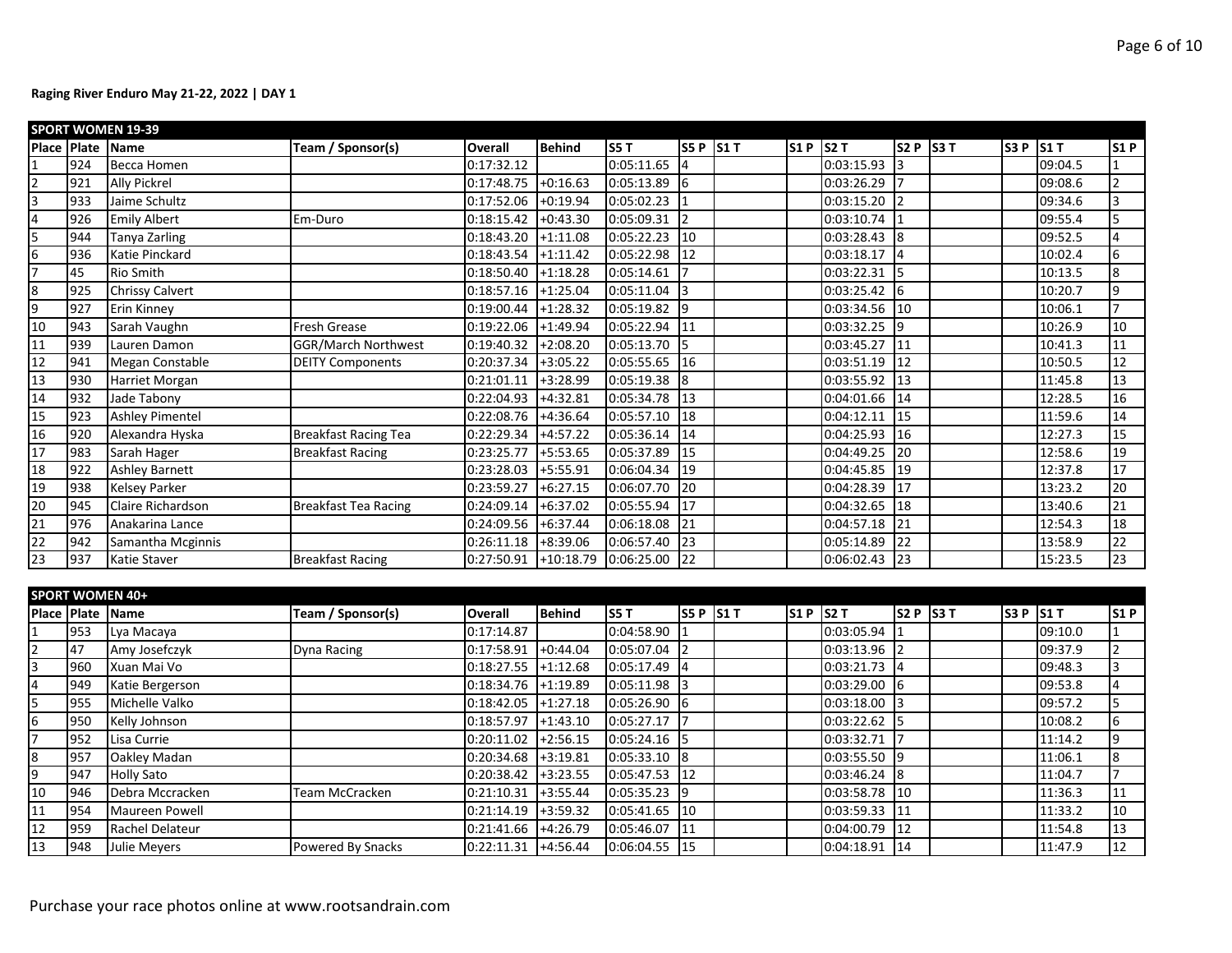| 14 | 951 | <b>Kristin Duvn</b>   | Citizens of Schralp | 0:22:40.62 | $+5.25.75$<br>9.23.73 | 0:05:48.20 | -113 |  | 0:04:19.52 | 115 |  | ם רכירו<br>12.32.9   |  |
|----|-----|-----------------------|---------------------|------------|-----------------------|------------|------|--|------------|-----|--|----------------------|--|
| 15 | 956 | <b>Molly Prentice</b> |                     | 0:22:59.71 | $+5:44.84$            | 0:06:11.83 | 116  |  | 0:04:15.16 | 113 |  | $12.22 -$<br>12.JZ.J |  |
| 16 | 958 | Paula Sigafus         | Soft like kitten    | 0:24:43.78 | $+7:28.91$            | 0:05:55.97 | 14   |  | 0:04:28.29 | 16  |  | 14:19.5              |  |

|    | <b>SPORT MEN 19-29</b> |                         |                   |                |               |                 |                  |            |                   |             |                   |         |     |
|----|------------------------|-------------------------|-------------------|----------------|---------------|-----------------|------------------|------------|-------------------|-------------|-------------------|---------|-----|
|    |                        | Place Plate Name        | Team / Sponsor(s) | <b>Overall</b> | <b>Behind</b> | IS5 T           | <b>S5 P S1 T</b> | $S1P$ S2 T |                   | $S2 P$ S3 T | $ $ S3 P $ $ S1 T |         | S1P |
|    | 812                    | <b>Bennett Park</b>     | Team Solstice     | 0:15:21.15     |               | 0:04:44.90      | 15               |            | 0:02:46.47        |             |                   | 07:49.8 |     |
|    | 814                    | <b>Bobby Stewart</b>    |                   | 0:15:21.16     | $+0:00.01$    | 0:04:40.17      |                  |            | 0:02:58.60        | -16         |                   | 07:42.4 |     |
|    | 818                    | <b>Marquis Scurlock</b> |                   | 0:15:23.23     | $+0:02.08$    | 0:04:44.87      | 14               |            | $0:02:41.74$ 1    |             |                   | 07:56.6 |     |
|    | 972                    | Kyle Reyes              |                   | 0:15:47.46     | $+0:26.31$    | $0:04:56.54$ 11 |                  |            | $0:02:49.25$ 4    |             |                   | 08:01.7 |     |
|    | 815                    | <b>Colin Bleakney</b>   |                   | 0:15:55.42     | $+0:34.27$    | 0:04:41.97      |                  |            | 0:02:47.70 3      |             |                   | 08:25.8 |     |
| 6  | 51                     | Cory Tsai               | Team Huck Buddies | 0:16:40.80     | $+1:19.65$    | 0:04:53.62      | 19               |            | $0:03:07.10$ 9    |             |                   | 08:40.1 | 16  |
|    | 820                    | Nathan Erdahl           |                   | 0:16:45.92     | $+1:24.77$    | 0:04:42.01      | I3               |            | $0:03:02.00$  7   |             |                   | 09:01.9 | 8   |
| 8  | 811                    | <b>Alex Davies</b>      |                   | 0:16:54.70     | $+1:33.55$    | 0:04:53.85      | 110              |            | $0:03:06.29$ 8    |             |                   | 08:54.6 |     |
| q  | 58                     | Louis Papsdorf          | Team Loumis       | 0:17:07.70     | $+1:46.55$    | 0:04:47.65      | l8               |            | $0:03:14.03$ 11   |             |                   | 09:06.0 | 9   |
| 10 | 166                    | <b>Brian Campbell</b>   |                   | 0:17:08.16     | $+1:47.01$    | 0:04:47.04      |                  |            | 0:03:08.27        | 110         |                   | 09:12.9 | 10  |
| 11 | 817                    | Logan Thoresen          |                   | 0:17:19.35     | $+1:58.20$    | $0:04:46.75$ 6  |                  |            | $0:02:55.02$ 5    |             |                   | 09:37.6 | 12  |
| 12 | 813                    | <b>Blake Reeve</b>      | Minnow            | 0:17:48.98     | $+2:27.83$    | $0:05:07.75$ 12 |                  |            | $0:03:26.36$ 13   |             |                   | 09:14.9 | 11  |
| 13 | 821                    | Ransom Cutshall         |                   | 0:18:32.08     | $+3:10.93$    | $0:05:09.12$ 13 |                  |            | $0:03:20.87$   12 |             |                   | 10:02.1 | 13  |

|                | <b>SPORT MEN 30-39</b> |                        |                      |                       |            |             |           |            |                |                 |           |         |          |
|----------------|------------------------|------------------------|----------------------|-----------------------|------------|-------------|-----------|------------|----------------|-----------------|-----------|---------|----------|
| Place Plate    |                        | Name                   | Team / Sponsor(s)    | <b>Overall</b>        | Behind     | <b>S5 T</b> | S5 P S1 T | $S1P$ S2 T |                | S2 P S3 T       | S3 P S1 T |         | S1P      |
|                | 852                    | Nick Seeley            |                      | 0:14:51.32            |            | 0:04:33.17  |           |            | 0:02:39.24     |                 |           | 07:38.9 |          |
|                | 828                    | <b>Bryan Mccrary</b>   |                      | 0:15:11.02            | +0:19.70   | 0:04:31.04  |           |            | 0:02:43.65     | $\overline{2}$  |           | 07:56.3 | $\Delta$ |
| 3              | 854                    | Patrick Fry            |                      | 0:15:21.22            | $+0.29.90$ | 0:04:36.48  |           |            | 0:02:49.51     |                 |           | 07:55.2 |          |
| $\overline{4}$ | 109                    | Eric Christensen       |                      | 0:15:23.96            | $+0:32.64$ | 0:04:39.32  | 16        |            | 0:02:49.28     | $\sqrt{6}$      |           | 07:55.4 |          |
| 5              | 829                    | <b>Bryce Wentworth</b> |                      | 0:15:28.45            | +0:37.13   | 0:04:36.99  |           |            | 0:02:50.01     | <sup>8</sup>    |           | 08:01.5 |          |
| 6              | 65                     | Nathan Schibig         |                      | 0:15:32.45            | $+0:41.13$ | 0:04:41.08  |           |            | 0:02:50.84     | I9              |           | 08:00.5 |          |
| $\overline{7}$ | 838                    | <b>Ernest Fix</b>      |                      | 0:15:32.54            | $+0:41.22$ | 0:04:44.03  | <b>8</b>  |            | 0:02:47.93     | $\overline{14}$ |           | 08:00.6 | 6        |
| 8              | 846                    | Kell Kirby             |                      | 0:15:37.15            | $+0:45.83$ | 0:04:38.15  |           |            | 0:02:48.75     | -15             |           | 08:10.3 | 8        |
| 9              | 124                    | Patrick Lindsay        |                      | 0:15:47.56            | $+0:56.24$ | 0:04:50.06  | 10        |            | $0:02:46.95$ 3 |                 |           | 08:10.5 | 9        |
| 10             | 832                    | Chris O'Brine          | Mahre Athl Dev Exp   | 0:16:02.82            | $+1:11.50$ | 0:04:50.27  | 111       |            | 0:02:51.67     | 110             |           | 08:20.9 | 10       |
| <sup>11</sup>  | 858                    | <b>Reid Postle</b>     |                      | 0:16:41.08            | $+1:49.76$ | 0:04:53.57  | 12        |            | 0:03:03.50     | 16              |           | 08:44.0 | 13       |
| 12             | 847                    | <b>Kevin Fleming</b>   | Evergreen Home Team  | 0:16:44.45            | $+1:53.13$ | 0:04:53.74  | 13        |            | 0:03:00.45     | 13              |           | 08:50.3 | 15       |
| 13             | 823                    | Andrew Breymeyer       |                      | 0:16:45.06            | $+1:53.74$ | 0:04:55.85  | 17        |            | 0:03:09.22     | 119             |           | 08:40.0 | 12       |
| 14             | 857                    | Philip Howard          |                      | 0:16:47.79            | $+1:56.47$ | 0:05:01.00  | 20        |            | 0:03:00.47     | 14              |           | 08:46.3 | 14       |
| 15             | 834                    | Daniel Allen           |                      | 0:16:53.20            | $+2:01.88$ | 0:04:54.75  | 15        |            | 0:02:56.11     | 12              |           | 09:02.3 | 17       |
| 16             | 60                     | Panda(Jason) Alosio    | HopworksUrbanBrewery | 0:17:02.53            | $+2:11.21$ | 0:04:50.03  | 19        |            | 0:03:02.72     | 115             |           | 09:09.8 | 19       |
| 17             | 851                    | Nathan Buckley         |                      | 0:17:12.82            | +2:21.50   | 0:04:54.96  | 16        |            | 0:03:10.61     | 120             |           | 09:07.3 | 18       |
| 18             | 861                    | Sean Crane             |                      | 0:17:19.19            | $+2:27.87$ | 0:05:13.23  | <b>28</b> |            | 0:02:54.82     | 111             |           | 09:11.1 | 20       |
| 19             | 98                     | <b>Brandon Busch</b>   | Team Huck Buddies    | $0:17:20.35$ +2:29.03 |            | 0:04:58.29  | 119       |            | 0:03:05.22 17  |                 |           | 09:16.8 | 23       |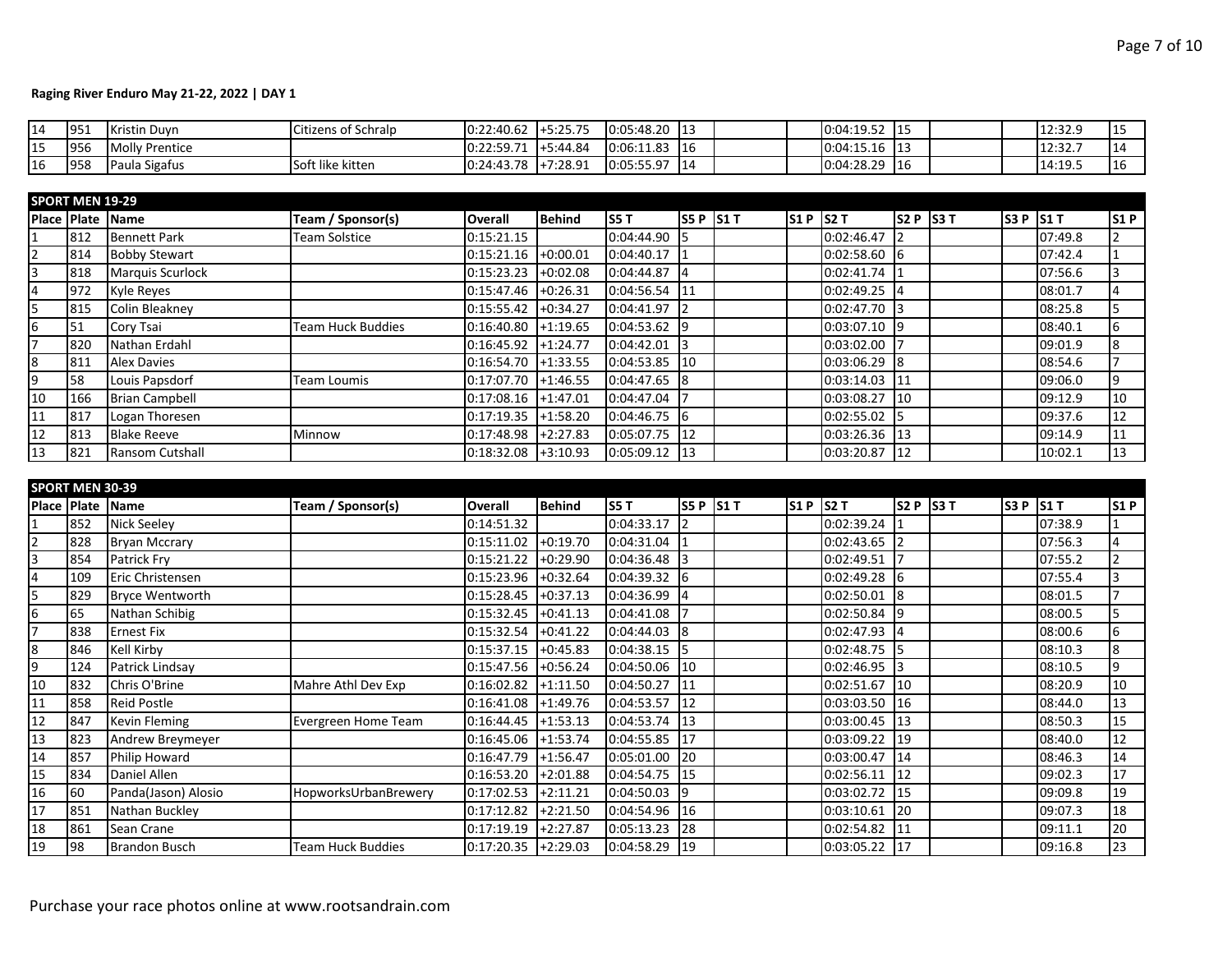| 20              | 969 | Jordan Lacroix         |                 | 0:17:22.25            | $+2:30.93$ | $0:05:08.10$ 26 |                 | 0:03:16.95 24   |            |  | 08:57.2 | 16              |
|-----------------|-----|------------------------|-----------------|-----------------------|------------|-----------------|-----------------|-----------------|------------|--|---------|-----------------|
| $\overline{21}$ | 92  | <b>Adam Buckley</b>    | Part Time Party | 0:17:38.11            | $+2:46.79$ | 0:05:06.39      | 123             | 0:03:17.30 25   |            |  | 09:14.4 | 21              |
| 22              | 835 | Dave Fox               |                 | 0:17:52.76            | $+3:01.44$ | 0:04:54.50 14   |                 | 0:04:22.86 39   |            |  | 08:35.4 | 11              |
| 23              | 831 | Chris Mcaboy           |                 | 0:17:55.04            | $+3:03.72$ | 0:05:04.56      | 21              | 0:03:17.47 26   |            |  | 09:33.0 | 25              |
| 24              | 856 | Peter St. John         |                 | 0:18:02.82            | $+3:11.50$ | 0:05:06.70      | 24              | 0:03:15.40      | 22         |  | 09:40.7 | 26              |
| 25              | 822 | <b>Alex Saunders</b>   |                 | 0:18:08.23            | $+3:16.91$ | 0:05:10.53      | 127             | 0:03:30.83      | 132        |  | 09:26.9 | 24              |
| 26              | 824 | Andrew Schaffner       |                 | 0:18:17.04            | $+3:25.72$ | 0:04:57.22      | <sup>18</sup>   | 0:03:20.90      | 29         |  | 09:58.9 | 30              |
| 27              | 115 | Joseph Mcfadden        |                 | $0:18:18.34$ +3:27.02 |            | 0:05:25.61      | 132             | 0:03:10.65      | 121        |  | 09:42.1 | 27              |
| 28              | 840 | <b>Gregory Hill</b>    |                 | 0:18:18.40            | $+3:27.08$ | 0:05:07.96 25   |                 | $0:03:15.69$ 23 |            |  | 09:54.7 | 29              |
| 29              | 845 | Keith Mikoleit         |                 | 0:18:23.21            | $+3:31.89$ | 0:05:04.70 22   |                 | 0:03:17.75 27   |            |  | 10:00.8 | 31              |
| $\overline{30}$ | 843 | Joe Gusa               |                 | 0:18:23.51            | $+3:32.19$ | 0:05:21.78 29   |                 | 0:03:45.62 33   |            |  | 09:16.1 | $\overline{22}$ |
| 31              | 849 | Mark Galbraith         |                 | $0:18:50.85$ +3:59.53 |            | $0:05:25.86$ 33 |                 | 0:03:19.53      | 128        |  | 10:05.5 | 32              |
| 32              | 848 | Marcin Rabiega         |                 | 0:19:42.54            | $+4:51.22$ | 0:05:46.99      | $\overline{38}$ | 0:03:27.04      | 131        |  | 10:28.5 | 33              |
| 33              | 827 | Bryan Calvillo         |                 | 0:19:57.59            | $+5:06.27$ | 0:05:24.05      | 30 <sup>°</sup> | 0:03:26.54      | $\vert$ 30 |  | 11:07.0 | 36              |
| 34              | 93  | Alec Adams             |                 | 0:20:01.94            | $+5:10.62$ | 0:05:24.05      | 130             | 0:04:52.98      | 40         |  | 09:44.9 | 28              |
| 35              | 826 | <b>Brendan Andrade</b> |                 | $0:20:17.29$ +5:25.97 |            | 0:05:26.04      | 34              | 0:03:45.85      | 34         |  | 11:05.4 | 35              |
| 36              | 837 | Diego Arguelles        |                 | $0:20:51.15$ +5:59.83 |            | 0:05:35.93      | 136             | 0:03:46.40 36   |            |  | 11:28.8 | 38              |
| 37              | 842 | Jeremy Sample          |                 | 0:20:52.85            | $+6:01.53$ | 0:07:14.63      | 140             | 0:03:05.32 18   |            |  | 10:32.9 | 34              |
| 38              | 855 | Patrick Halferty       |                 | 0:21:05.45            | $+6:14.13$ | 0:05:52.59      | 39              | 0:03:46.34      | 135        |  | 11:26.5 | 37              |
| 39              | 825 | Andrew Whitesides      | Country Green   | 0:21:17.61            | $+6:26.29$ | 0:05:33.04      | 35              | 0:03:52.08      | 37         |  | 11:52.5 | 39              |
| 40              | 859 | <b>Richard Luce</b>    |                 | $0:21:53.95$ +7:02.63 |            | 0:05:42.99 37   |                 | 0:04:17.50 38   |            |  | 11:53.5 | 40              |

|    | <b>SPORT MEN 40-49</b> |                        |                       |                       |               |                   |               |            |            |           |           |         |     |
|----|------------------------|------------------------|-----------------------|-----------------------|---------------|-------------------|---------------|------------|------------|-----------|-----------|---------|-----|
|    | Place Plate Name       |                        | Team / Sponsor(s)     | Overall               | <b>Behind</b> | <b>S5 T</b>       | S5 P S1 T     | $SIP$ S2 T |            | S2 P S3 T | S3 P S1 T |         | S1P |
|    | 154                    | Marty Salvati          |                       | 0:13:54.29            |               | 0:04:25.26        |               |            | 0:02:28.57 |           |           | 07:00.5 |     |
|    | 868                    | <b>Brian Wolford</b>   | <b>Sweetlines BKR</b> | 0:15:00.84            | $+1:06.55$    | 0:04:31.66        | $\mathsf{I}2$ |            | 0:02:39.40 |           |           | 07:49.8 |     |
|    | 138                    | <b>Charles Briston</b> |                       | 0:15:07.17            | $+1:12.88$    | 0:04:33.90        | -13           |            | 0:02:42.82 | 14        |           | 07:50.5 |     |
|    | 139                    | <b>Chris Roderick</b>  |                       | 0:15:17.36            | $+1:23.07$    | 0:04:39.72        | 16            |            | 0:02:45.20 | 16        |           | 07:52.4 |     |
|    | 869                    | <b>Bryan Cox</b>       | <b>JRA</b>            | 0:15:29.78            | $+1:35.49$    | 0:04:40.24        |               |            | 0:02:43.75 | I5        |           | 08:05.8 |     |
| 6  | 151                    | Kris Jorgensen         |                       | 0:15:30.50            | $+1:36.21$    | $0:04:49.13$ 16   |               |            | 0:02:42.20 | l3        |           | 07:59.2 |     |
|    | 890                    | <b>Kelby Schrock</b>   | <b>TMT</b>            | $0:15:37.79$ +1:43.50 |               | $0:04:43.16$ 8    |               |            | 0:02:49.91 | 110       |           | 08:04.7 | 6   |
| 8  | 881                    | Jason Digiammarco      |                       | 0:15:38.12            | $+1:43.83$    | 0:04:37.53        |               |            | 0:02:49.54 | 19        |           | 08:11.0 | 8   |
| 9  | 134                    | Alan Jacobsen          |                       | 0:15:40.47            | $+1:46.18$    | 0:04:39.21        |               |            | 0:02:46.04 |           |           | 08:15.2 | 11  |
| 10 | 874                    | Daniel Rodriguez       |                       | 0:15:50.72            | $+1:56.43$    | 0:04:48.55 13     |               |            | 0:02:50.28 | 111       |           | 08:11.9 | ٩   |
| 11 | 892                    | Kyle Richardson        |                       | 0:15:56.32            | $+2:02.03$    | $0:04:48.34$   12 |               |            | 0:02:52.63 | 12        |           | 08:15.4 | 12  |
| 12 | 893                    | Lane Falkner           |                       | 0:15:59.78            | $+2:05.49$    | $0:04:52.96$ 19   |               |            | 0:02:48.01 | l8        |           | 08:18.8 | 14  |
| 13 | 870                    | Bryan Robertson        |                       | 0:16:02.91            | $+2:08.62$    | $0:04:48.92$ 15   |               |            | 0:02:55.25 | 14        |           | 08:18.7 | 13  |
| 14 | 885                    | John Probasco          |                       | 0:16:16.10            | $+2:21.81$    | $0:04:45.15$ 9    |               |            | 0:02:54.29 | 13        |           | 08:36.7 | 17  |
| 15 | 877                    | David Lopata           |                       | 0:16:18.99            | $+2:24.70$    | $0:04:45.48$ 10   |               |            | 0:03:00.91 | 116       |           | 08:32.6 | 16  |
| 16 | 875                    | Danny Sullivan         |                       | 0:16:25.99            | $+2:31.70$    | 0:04:51.03        | 18            |            | 0:03:22.84 | 129       |           | 08:12.1 | 10  |
| 17 | 148                    | Jim Daniel             |                       | 0:16:32.04            | $+2:37.75$    | $0:04:45.92$ 11   |               |            | 0:03:19.62 | 127       |           | 08:26.5 | 15  |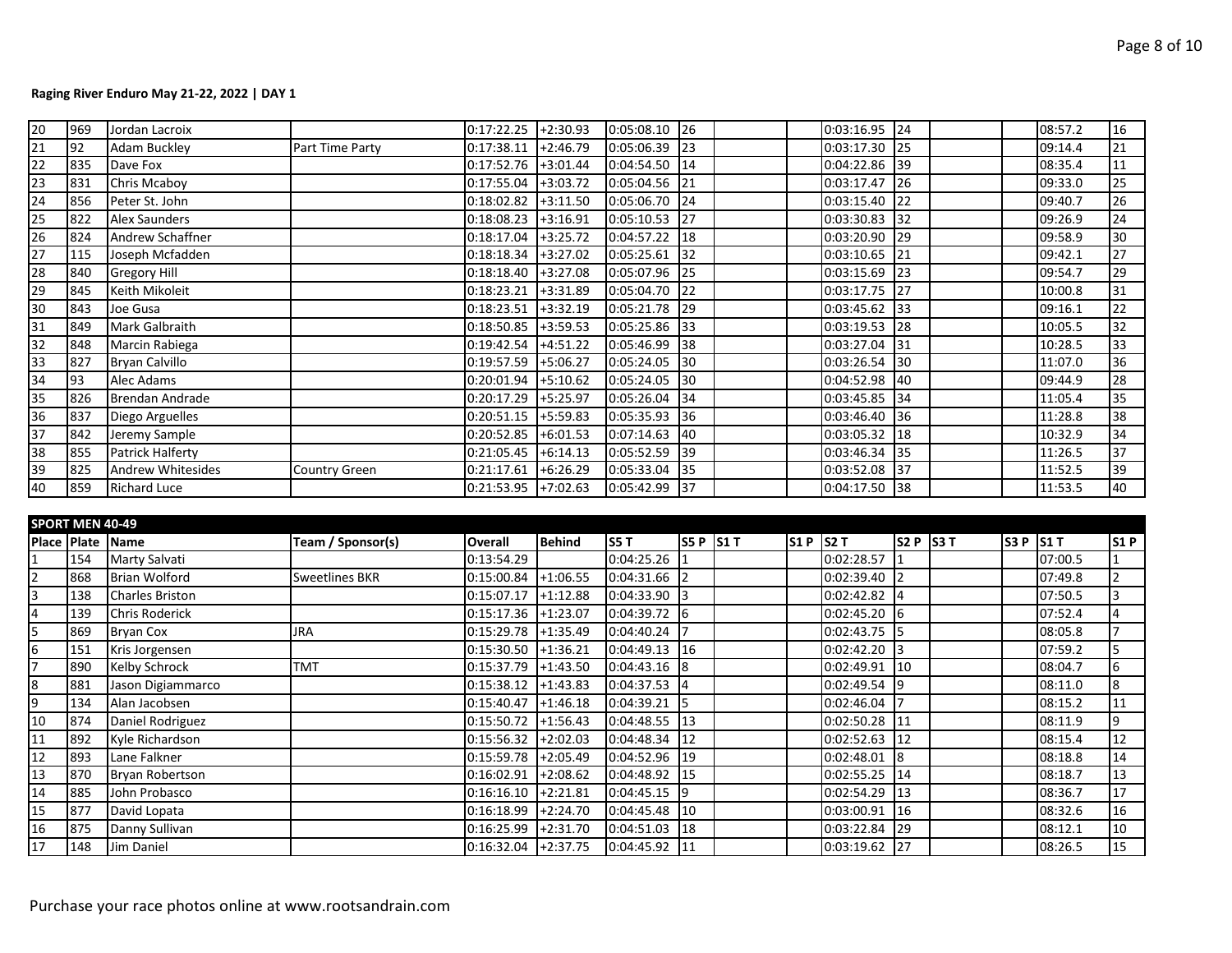| 18                                                                               | 876           | David Daley            |                      | $0:16:43.34$ +2:49.05 |               | 0:04:49.57 17   |                 |             | $0:03:01.80$ 18 |                 |           | 08:52.0 | 20              |
|----------------------------------------------------------------------------------|---------------|------------------------|----------------------|-----------------------|---------------|-----------------|-----------------|-------------|-----------------|-----------------|-----------|---------|-----------------|
| 19                                                                               | 898           | Morgan Wais            |                      | 0:16:43.79            | $+2:49.50$    | 0:04:56.87      | 21              |             | 0:03:02.63      | 19              |           | 08:44.3 | 18              |
| $\overline{20}$                                                                  | 864           | Alex Savage            |                      | 0:16:55.49            | $+3:01.20$    | 0:05:08.20      | 30              |             | 0:02:58.69      | 15              |           | 08:48.6 | 19              |
|                                                                                  | 882           | Jeremy Graham          |                      | 0:17:04.87            | $+3:10.58$    | 0:04:57.23      | 22              |             | 0:03:07.37      | 20              |           | 09:00.3 | 21              |
|                                                                                  | 901           | Seth Kiser             |                      | 0:17:13.14            | $+3:18.85$    | 0:04:56.38      | 20              |             | 0:03:01.19      | $\overline{17}$ |           | 09:15.6 | $\overline{25}$ |
| $\begin{array}{c}\n\overline{21} \\ \overline{22} \\ \overline{23}\n\end{array}$ | 879           | <b>Fletcher Evans</b>  |                      | 0:17:14.99            | $+3:20.70$    | 0:04:58.37      | 23              |             | 0:03:08.11      | $\overline{21}$ |           | 09:08.5 | 24              |
|                                                                                  | 883           | Joe Daley              |                      | 0:17:16.02            | $+3:21.73$    | 0:04:59.35      | 24              |             | 0:03:13.73      | $\overline{23}$ |           | 09:02.9 | 22              |
| $\frac{24}{25}$                                                                  | 147           | Jeffrey Hoppe          |                      | 0:17:42.73            | $+3:48.44$    | 0:05:03.53      | 26              |             | 0:03:14.31      | $\overline{24}$ |           | 09:24.9 | $\overline{26}$ |
| $\begin{array}{r} 26 \\ 27 \\ 28 \end{array}$                                    | 873           | <b>Craig Beaty</b>     |                      | 0:17:54.80            | $+4:00.51$    | 0:05:06.11      | 29              |             | 0:03:45.31      | 40              |           | 09:03.4 | $\overline{23}$ |
|                                                                                  | 880           | lan Swanson            |                      | 0:18:18.97            | $+4:24.68$    | 0:04:48.75      | $\overline{14}$ |             | 0:03:18.21      | 26              |           | 10:12.0 | 33              |
|                                                                                  | 895           | <b>Marc Norwick</b>    |                      | 0:18:21.05            | $+4:26.76$    | 0:05:02.21      | 25              |             | 0:03:25.61      | 32              |           | 09:53.2 | $\overline{30}$ |
| 29                                                                               | 866           | <b>Bradley Gutting</b> |                      | 0:18:27.51            | $+4:33.22$    | 0:05:13.31      | 34              |             | 0:03:28.92      | 33              |           | 09:45.3 | $\overline{27}$ |
| $\begin{array}{r} 30 \\ 31 \\ 32 \end{array}$                                    | 897           | <b>Matt Wilson</b>     |                      | 0:18:28.26            | $+4:33.97$    | 0:05:15.85      | 36              |             | 0:03:21.90      | 28              |           | 09:50.5 | $\overline{28}$ |
|                                                                                  | 888           | Joshua Fine            |                      | 0:18:34.27            | +4:39.98      | 0:05:06.02      | 28              |             | 0:03:25.17      | 31              |           | 10:03.1 | $\overline{31}$ |
|                                                                                  | 902           | <b>Travis Rush</b>     |                      | 0:18:34.65            | $+4:40.36$    | 0:05:11.03      | $\overline{31}$ |             | 0:03:30.68      | $\overline{35}$ |           | 09:52.9 | 29              |
|                                                                                  | 891           | Kyle Cressman          |                      | 0:18:47.38            | $+4:53.09$    | 0:05:24.74      | 40              |             | 0:03:11.37      | 22              |           | 10:11.3 | $\overline{32}$ |
|                                                                                  | 887           | Josh Nicholson         |                      | 0:18:58.49            | $+5:04.20$    | 0:05:04.24      | 27              |             | 0:03:31.99      | 36              |           | 10:22.3 | 35              |
|                                                                                  | 894           | <b>Manuel Strange</b>  |                      | 0:19:05.10            | $+5:10.81$    | 0:05:14.43      | $\overline{35}$ |             | 0:03:35.29      | 37              |           | 10:15.4 | $\overline{34}$ |
|                                                                                  | 896           | <b>Mathias Vannoy</b>  | Northwest Tri & Bike | 0:19:16.44            | $+5:22.15$    | 0:05:20.57      | 39              |             | 0:03:29.44      | $\overline{34}$ |           | 10:26.4 | $\overline{36}$ |
|                                                                                  | 871           | Cameron Shero          |                      | 0:19:35.71            | $+5:41.42$    | 0:05:12.00      | 33              |             | 0:03:41.97      | $\overline{39}$ |           | 10:41.7 | $\overline{37}$ |
| 33<br>34<br>35<br>36<br>37<br>38<br>39                                           | 899           | Nathan Bankston        | <b>NW Vets MTB</b>   | 0:19:51.21            | $+5:56.92$    | 0:05:16.97      | $\overline{37}$ |             | 0:03:15.08      | 25              |           | 11:19.2 | 41              |
|                                                                                  | 878           | <b>Eric Merhar</b>     |                      | 0:19:53.51            | $+5:59.22$    | 0:05:11.71      | 32              |             | 0:03:24.27      | l30             |           | 11:17.5 | 40              |
| 40                                                                               | 865           | Andy Sewrey            |                      | 0:20:05.58            | $+6:11.29$    | 0:05:28.49      | $\overline{42}$ |             | 0:03:37.58      | 38              |           | 10:59.5 | 38              |
| $\frac{41}{42}$                                                                  | 886           | John Vernon            |                      | 0:20:24.69            | $+6:30.40$    | 0:05:27.57      | 41              |             | 0:03:49.65      | $\overline{42}$ |           | 11:07.5 | 39              |
|                                                                                  | 863           | <b>Aaron Spring</b>    |                      | 0:20:28.21            | $+6:33.92$    | 0:05:20.13      | $\overline{38}$ |             | 0:03:48.58      | 41              |           | 11:19.5 | 42              |
| <b>DNF</b>                                                                       | 889           | Justin Stoltzfus       | Cascadia Overlander  |                       |               |                 |                 |             |                 |                 |           |         |                 |
|                                                                                  |               |                        |                      |                       |               |                 |                 |             |                 |                 |           |         |                 |
|                                                                                  | SPORT MEN 50+ |                        |                      |                       |               |                 |                 |             |                 |                 |           |         |                 |
|                                                                                  |               | Place Plate Name       | Team / Sponsor(s)    | <b>Overall</b>        | <b>Behind</b> | <b>S5T</b>      | $S5P$ S1T       | $SI P$ S2 T |                 | $S2 P$ S3 T     | $S3P$ S1T |         | S1P             |
|                                                                                  | 906           | Derek Myers            |                      | 0:15:55.95            |               | 0:04:41.27      |                 |             | 0:02:53.04      | I3              |           | 08:21.6 | $\overline{2}$  |
|                                                                                  | 905           | Randy Charrette        |                      | 0:15:58.75            | $+0:02.80$    | 0:04:50.98      |                 |             | 0:02:52.96      | 2               |           | 08:14.8 | 1               |
|                                                                                  | 910           | Jason Koehn            |                      | 0:16:10.47            | $+0:14.52$    | 0:04:42.95      |                 |             | 0:03:00.19      | l9              |           | 08:27.3 | 3               |
| $\frac{1}{2}$ $\frac{2}{3}$ $\frac{4}{5}$ $\frac{5}{6}$ $\frac{6}{7}$            | 164           | <b>Corey Martin</b>    | Citizens of Schralp  | 0:16:29.19            | $+0:33.24$    | 0:04:51.66      | l6              |             | 0:02:58.88      | l5              |           | 08:38.6 | 4               |
|                                                                                  | 907           | <b>Erik Bosley</b>     |                      | 0:16:36.77            | $+0:40.82$    | 0:04:54.36      | l8              |             | 0:02:50.40      | I1              |           | 08:52.0 | 6               |
|                                                                                  | 168           | <b>Stefan Budac</b>    |                      | 0:16:40.98            | $+0:45.03$    | 0:04:55.74      | $\vert$ 10      |             | 0:03:00.40      | 110             |           | 08:44.8 | 5               |
|                                                                                  | 915           | <b>Rhett Dixon</b>     | Skagit Cycle         | 0:16:45.31            | $+0:49.36$    | 0:04:56.59      | 11              |             | 0:02:55.40      | l4              |           | 08:53.3 | $\overline{7}$  |
| $\begin{array}{c}\n\phantom{0}8 \\ \phantom{0}9 \\ \phantom{0}10\n\end{array}$   | 908           | James Day              |                      | 0:16:56.15            | $+1:00.20$    | 0:04:50.90      | $\overline{4}$  |             | 0:02:59.86      | 8               |           | 09:05.4 | 8               |
|                                                                                  | 913           | Kris ÒKirbyÓ Bedsaul   | Chris king           | 0:17:04.11            | $+1:08.16$    | 0:04:54.49      | l9              |             | 0:03:03.97      | $\overline{12}$ |           | 09:05.7 | 9               |
|                                                                                  | 911           | Juergen Meyer          |                      | 0:17:33.27            | $+1:37.32$    | 0:05:03.61      | 12              |             | 0:03:02.60      | 11              |           | 09:27.1 | $\overline{10}$ |
| 11                                                                               | 912           | Kent Moffitt           |                      | 0:17:35.99            | $+1:40.04$    | 0:04:51.91      |                 |             | 0:02:59.36      | 17              |           | 09:44.7 | 11              |
| 12                                                                               | 916           | <b>Ryan Collins</b>    |                      | $0:18:28.96$ +2:33.01 |               | $0:05:03.71$ 13 |                 |             | $0:03:12.55$ 13 |                 |           | 10:12.7 | 14              |